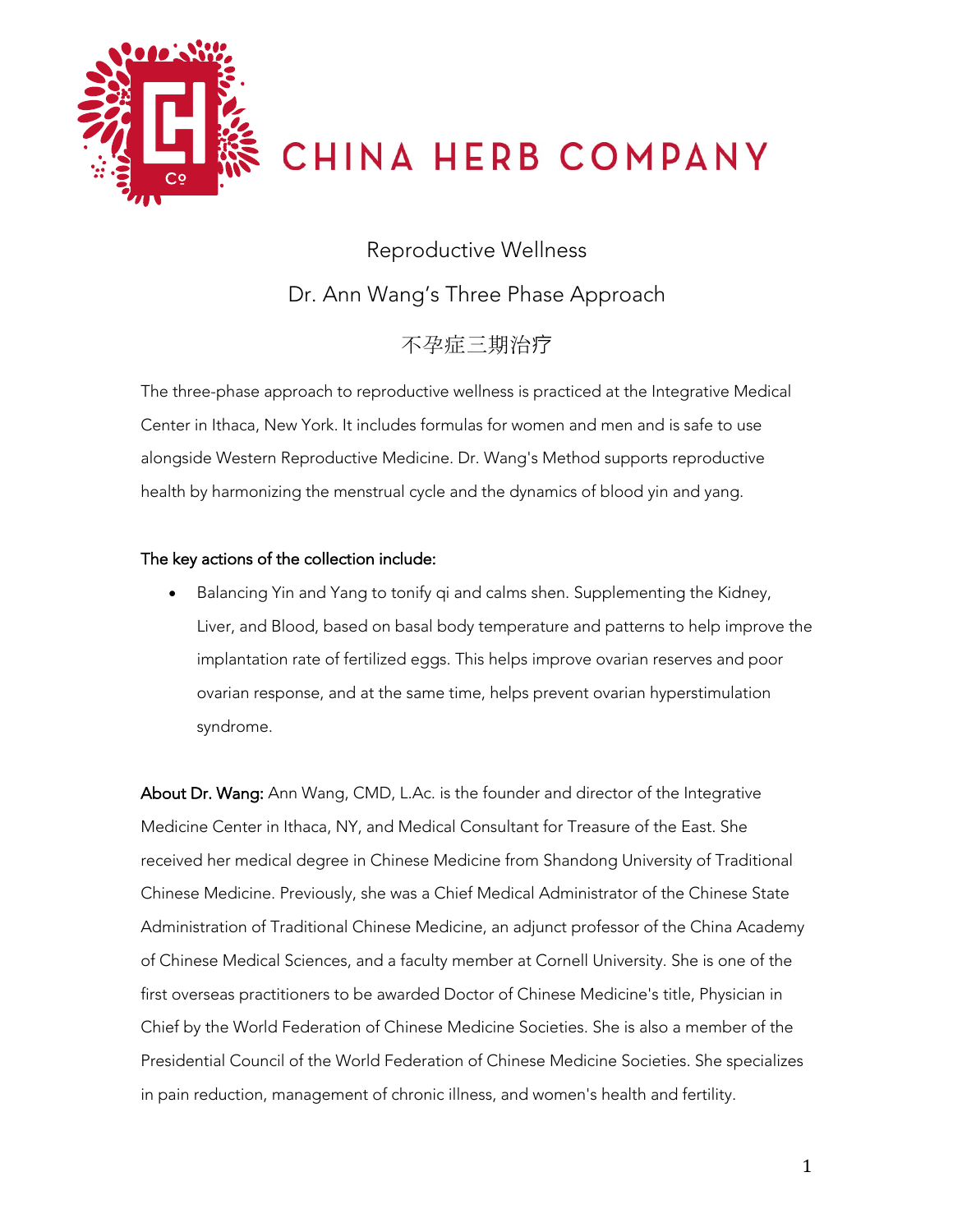## Phase I 一期: Preparation **预备**治**疗**

Fertility preparation formulas: Dr. Wang uses these formulas for 3-6 months

before Phase II treatment to address the condition's underlying causes.

| <b>Western Diagnosis</b>             | <b>TCM Actions</b>             | Formula Names   |
|--------------------------------------|--------------------------------|-----------------|
| Tubal Blockage with stagnation       | Eliminates blood stasis;       | Free Channel    |
| of Qi and Blood                      | Opens the Chong and Ren        |                 |
| 气滞血瘀型输卵管阻塞                           | channels                       |                 |
| Endometriosis with Kidney            | Tonifies Kidney yin, nourishes | Chong/Ren Care  |
| deficiency, Liver Qi stagnation and  | Kidney Qi and Yang; regulates  |                 |
| blood stagnation                     | the Liver; eliminates blood    |                 |
| 肾虚血瘀肝郁型子宫内膜异位症                       | stasis                         |                 |
| Dysfunctional ovulation with Kidney  | Boosts Kidney Yang and Qi;     | Feminine Care 1 |
| Yang and blood deficiency            | regulates blood flow and       |                 |
| 肾阳不足气血虚弱型排卵障碍                        | balances Chong/Ren channels    |                 |
| Polycystic Ovarian Syndrome with     | Tonifies Kidney Yang and Qi;   | Feminine Care 2 |
| Kidney deficiency, blood stagnation, | dispels dampness; eliminates   |                 |
| and excessive dampness               | blood stasis                   |                 |
| 肾虚痰阻血瘀型多囊卵巢综合症                       |                                |                 |
| Habitual Miscarriage with Kidney     | Tonifies Kidney and            | Vital Strength  |
| deficiency and generalized Qi        | replenishes Qi                 |                 |
| deficiency                           |                                |                 |
| 肾亏血虚所致习惯性流产                          |                                |                 |
| Low sperm count with Kidney Yin and  | Nourishes Kidney, replenishes  | Male Vital Care |
| essence deficiency, deficient Qi and | Essence and strengthens        |                 |
| blood                                | blood                          |                 |
| 肾精匮乏,气血虚弱型少精子症                       |                                |                 |

# 预备治疗一般为 3-6 个周期. 主要用于治疗不孕症的病因治疗.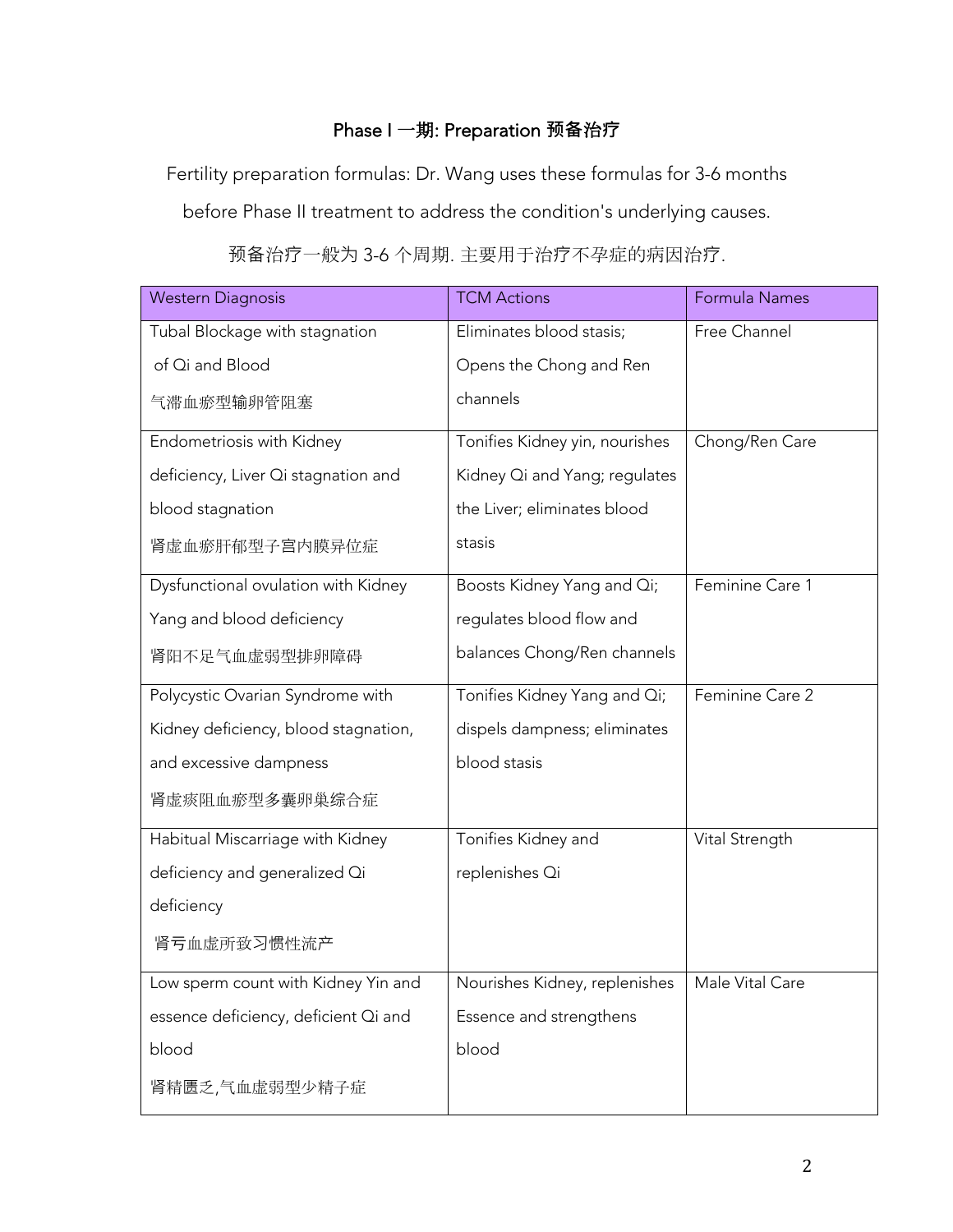| Male Immune Infertility with Kidney Yin | Tonifies Kidney Yin and         | Male Harmony1  |
|-----------------------------------------|---------------------------------|----------------|
| deficiency                              | regulates immune function       |                |
| 肾阴虚弱型男性免疫性不孕                            |                                 |                |
| Male Immune Infertility with Liver Qi   | Harmonizes Liver Qi,            | Male Harmony2  |
| Stagnation                              | regulates blood and adjusts     |                |
| 肝气郁结型男性免疫性不孕                            | immune function                 |                |
| Female Immune Infertility with Kidney   | Tonifies Kidney Yin, nourishes  | Female Harmony |
| Yin deficiency and excessive inner fire | blood and regulates immune      |                |
| 肾虚内热型女性免疫性不孕                            | function                        |                |
| Ovarian Hyperstimulation Syndrome       | Treats Yin deficiency with      | Re-Balance     |
| (OHSS) with deficiency of Yin and       | internal heat; regulates Qi and |                |
| excessive Yang, along with stagnation   | blood; and balances the         |                |
| of Qi and blood                         | Chong Mai                       |                |
| 阴虚内热,气血阻滞型卵巢过度刺激综合                      |                                 |                |
| 症                                       |                                 |                |
| Luteal phase defect with Kidney         | Tonifies Kidney and boosts Qi   | L Vitality     |
| deficiency                              |                                 |                |
| 肾气不足型黄体功能不全                             |                                 |                |
| Low or Diminished Ovarian Reserve       | Tonifies Kidney and Liver;      | Fertile Tonic  |
| with Kidney and Liver blood deficiency. | Supplements Jing and blood      |                |
| 肝肾虚弱,气血不足型卵巢储备减少症                       |                                 |                |
| Abnormal Menstruation with Qi and       | Tonifies Kidney yang; tonifies  | Cycle Care     |
| Blood stagnation and Kidney             | Qi and nourishes the Blood      |                |
| deficiency. 气血阻滞肾气虚弱所致月经                |                                 |                |
| 不调                                      |                                 |                |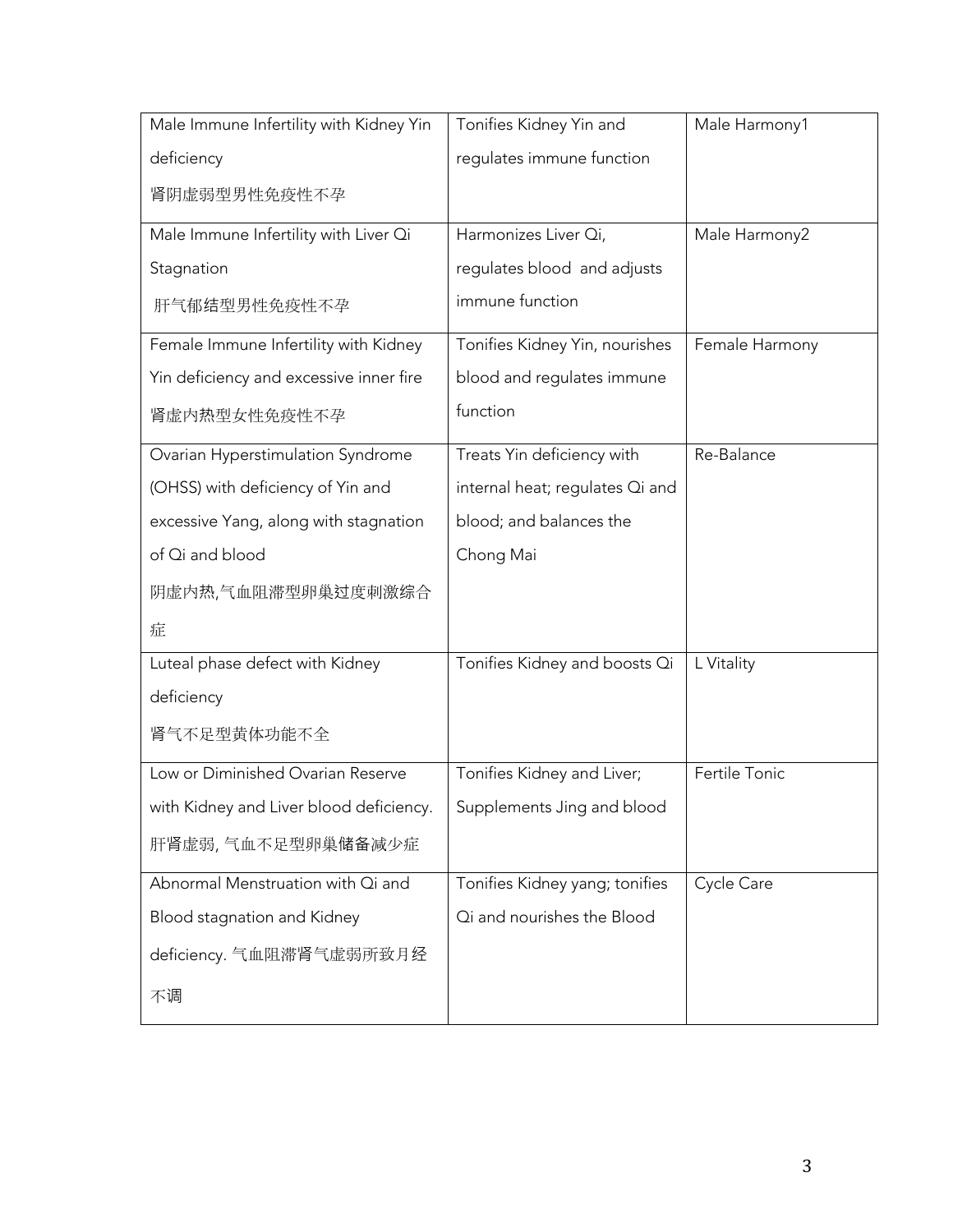## Phase II 二期: Cycle regulation A 周期治**疗**

Cycle Formulas A: For irregular menstruation, delayed or dysfunctional ovulation with Kidney Qi and Spleen Qi deficiency. Treatment for 3-6 cycles before an IUI or IVF cycle is recommended.

| Condition                         | <b>TCM Actions</b>            | Formula Names |
|-----------------------------------|-------------------------------|---------------|
| Follicular Phase Cycle day 6-11 卵 | Tonifies Kidney Yin, Liver    | A1Cycle       |
| 泡期                                | blood and regulates the       |               |
|                                   | menstrual cycle               |               |
| Ovulatory Phase Cycle day 12-15 排 | Tonifies Kidney and blood,    | A2 Cycle      |
| 卵期                                | stimulating the blood flow    |               |
| Luteal Phase Cycle day 16-end of  | Tonifies Kidney Yin and Yang, | A3 Cycle      |
| the cycle 黄体期                     | Harmonizes Qi and blood.      |               |
| Menstrual Phase Cycle day 1-5 月经  | Regulates menstrual cycle and | A4 Cycle      |
| 期                                 | Eliminates blood stasis       |               |

用于脾肾虚弱型的月经不调, 排卵障碍及排卵错后. 可选用 3-6 个周期.

Cycle regulation is overlapped with IUI and IVF Support A. The purpose of Cycle regulation is to promote conception with a natural approach. 周期治疗期亦可称为辅助治疗 A 期. 通过 周期治疗到达自然促孕的目的.

## Phase II 二期: Cycle regulation B 周期治**疗**

Cycle Formulas B: Irregular menstruation, early or dysfunctional ovulation with kidney yin deficiency, Liver Qi stagnation, and elevated heart fire. Treatment for 3-6 cycles before an IUI or IVF cycle is recommended.

用于肝肾阴虚, 阴虚内热, 肝气郁结类月经先期或排卵提前. 可选用 3-6 个周期.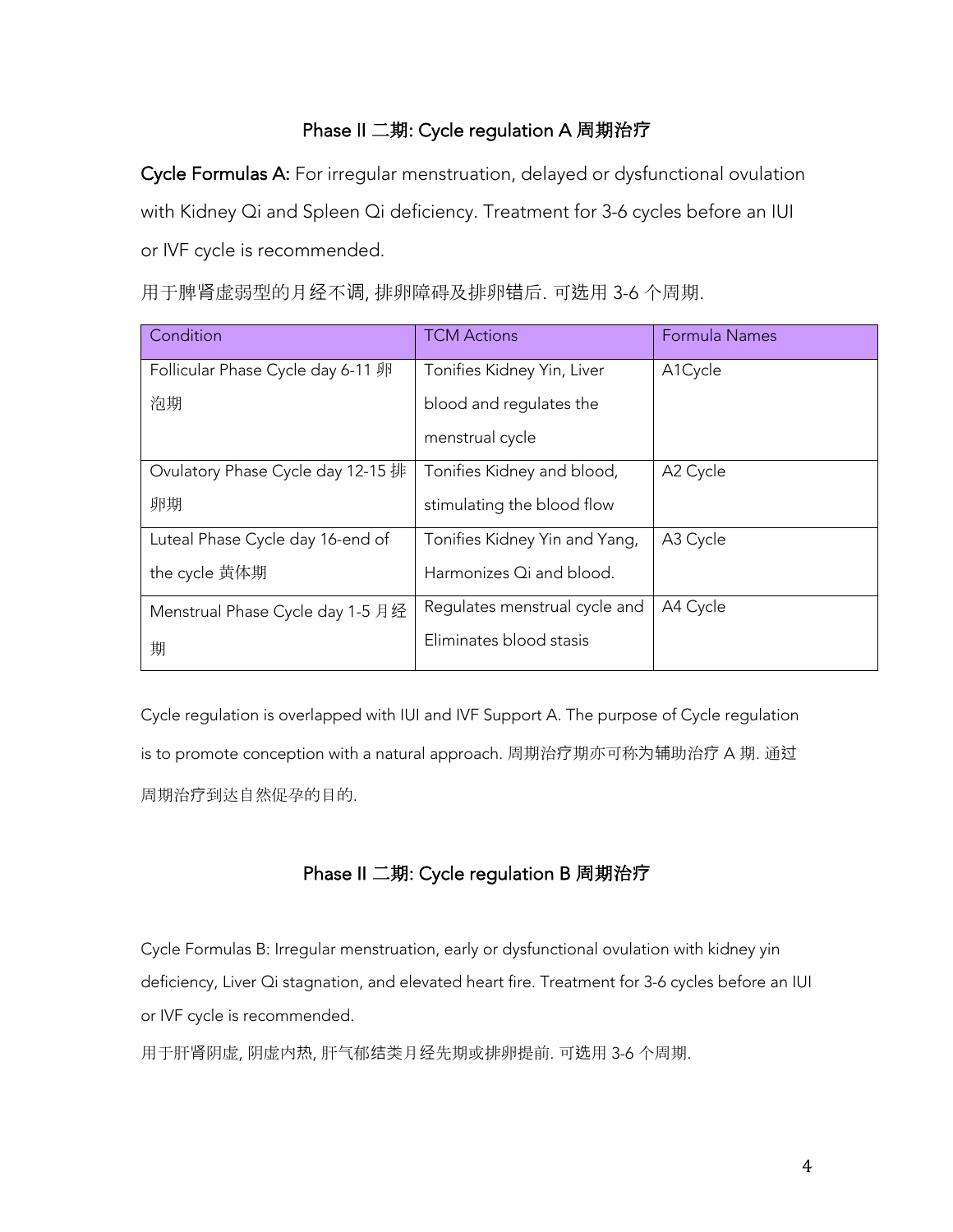## Formulas for Women

| Condition                         | <b>TCM Actions</b>                 | Formula Names   |
|-----------------------------------|------------------------------------|-----------------|
| Follicular Phase Cycle day 6-11 卵 | Nourishes Kidney Yin and           | B1Cycle         |
| 泡期                                | blood; regulates the Liver $Q_i$ ; |                 |
|                                   | reducing internal fire and         |                 |
|                                   | delayed ovulation                  |                 |
| Ovulatory Phase Cycle day 12-15 排 | Tonifies Kidney and blood;         | <b>B2 Cycle</b> |
| 卵期                                | regulates the Liver Qi and         |                 |
|                                   | stimulating the blood flow         |                 |
| Luteal Phase Cycle day 16-end of  | Tonifies Kidney Yin and Yang;      | B3 Cycle        |
| the cycle 黄体期                     | Harmonizes the Liver Qi and        |                 |
|                                   | blood.                             |                 |
| Menstrual Phase Cycle day 1-5 月经  | Regulates menstrual cycle;         | B4 Cycle        |
| 期                                 | regulates the Liver Qi and         |                 |
|                                   | clearing blood stasis              |                 |

Cycle regulation is overlapped with IUI and IVF Support A. The purpose of Cycle regulation is to promote conception with a natural approach. 周期治疗期亦可称为辅助治疗 A 期. 通过 周期治疗到达自然促孕的目的.

## Phase III 三期: IUI and IVF Support A 人工授孕**辅**助治**疗**

Formulas for IUI and IVF Support: The treatment starts 3-6 cycles before IUI or IVF cycles. 用 于 IUI 或 IVF 治疗的前 3-6 个月.

| Condition            | TCM Actions                    | Formula Names      |
|----------------------|--------------------------------|--------------------|
| Female Support 女方辅助治 | Regulates each phase of the    | Cycle A or Cycle B |
|                      | cycle; Tonifies the Kidney Yin |                    |
|                      | or Yang and preparing for the  |                    |
|                      | procedures                     |                    |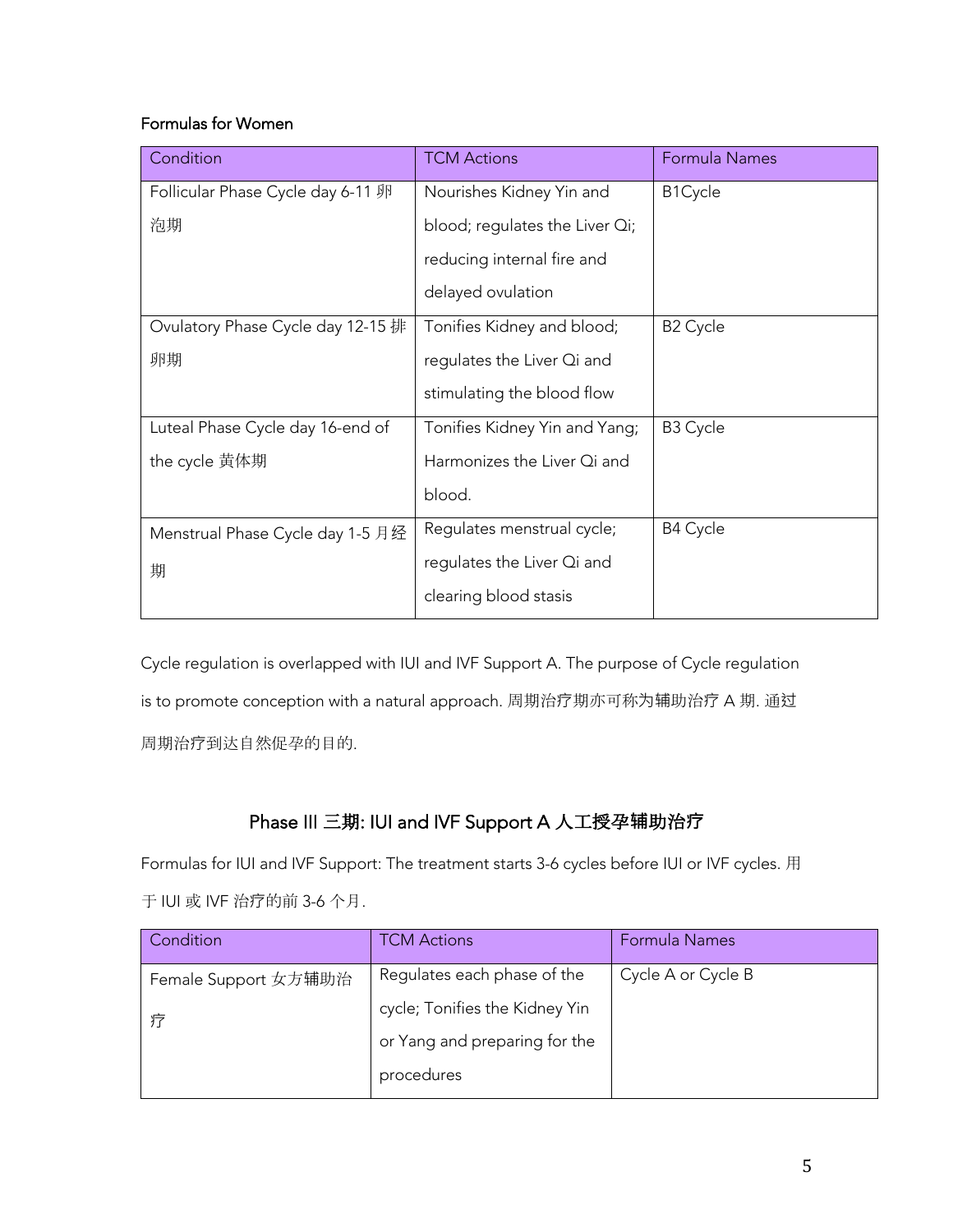| Female Support 保胎辅助治      | Supporting Kidney energy;    | Maintenance 1 (no spotting)           |
|---------------------------|------------------------------|---------------------------------------|
| 疗                         | nourishes the blood and      | Maintenance 2 (spotting)              |
|                           | maintaining pregnancy        | Until the end of the first trimester. |
| (Positive Pregnancy Test) |                              |                                       |
| Morning Sickness Liver-   | Harmonizes the balance       | Good Morning Formula                  |
| Stomach disharmony 肝胃不    | between Liver and Stomach;   |                                       |
| 和型早孕反应                    | reducing symptoms to help    |                                       |
|                           | the body achieve homeostasis |                                       |
|                           |                              |                                       |
| Female Support 未受孕辅助      | Eliminates blood stasis;     | A4 or B4 Cycle                        |
| 治疗                        | regulates the hormones;      | (until the end of the menstrual       |
|                           | cleansing the uterus to get  | cycle)                                |
| (Negative Pregnancy Test) | ready for a new cycle        |                                       |
|                           |                              |                                       |
| Male Support 男方辅助治疗       | Replenishes Kidney essence   | Yang Support Formula                  |
|                           | and boosts Kidney Yang;      | Or                                    |
|                           | nourishes Kidney Yin and     | Yin Support Formula                   |
|                           | reinforcing the life force   |                                       |

IUI and IVF Support A is overlapped with Cycle regulation. The purpose of IUI and IVF

Support A is to increase the successful rate of IUI or IVF cycles. 辅助治疗 A 期亦可称为周期治

疗期. 辅助治疗 A 期的目的是提高 IUI 或 IVF 的成功率.

# Phase III 三期: IUI and IVF Support B 人工授孕**辅**助治**疗**

Dr. Wang formulas are safe for use with injectable IUI and IVF Support: Use as supporting treatment during injectable IUI or IVF cycles. 用于进入 IUI 或 IVF 期的辅助治疗.

| Condition      | <b>TCM Actions</b>                                | Formula Names  |
|----------------|---------------------------------------------------|----------------|
| Female support | Regulates Liver Qi;                               | Happy Day      |
| 女方辅助治疗         | stabilizing the emotions and<br>easing the spirit | Until transfer |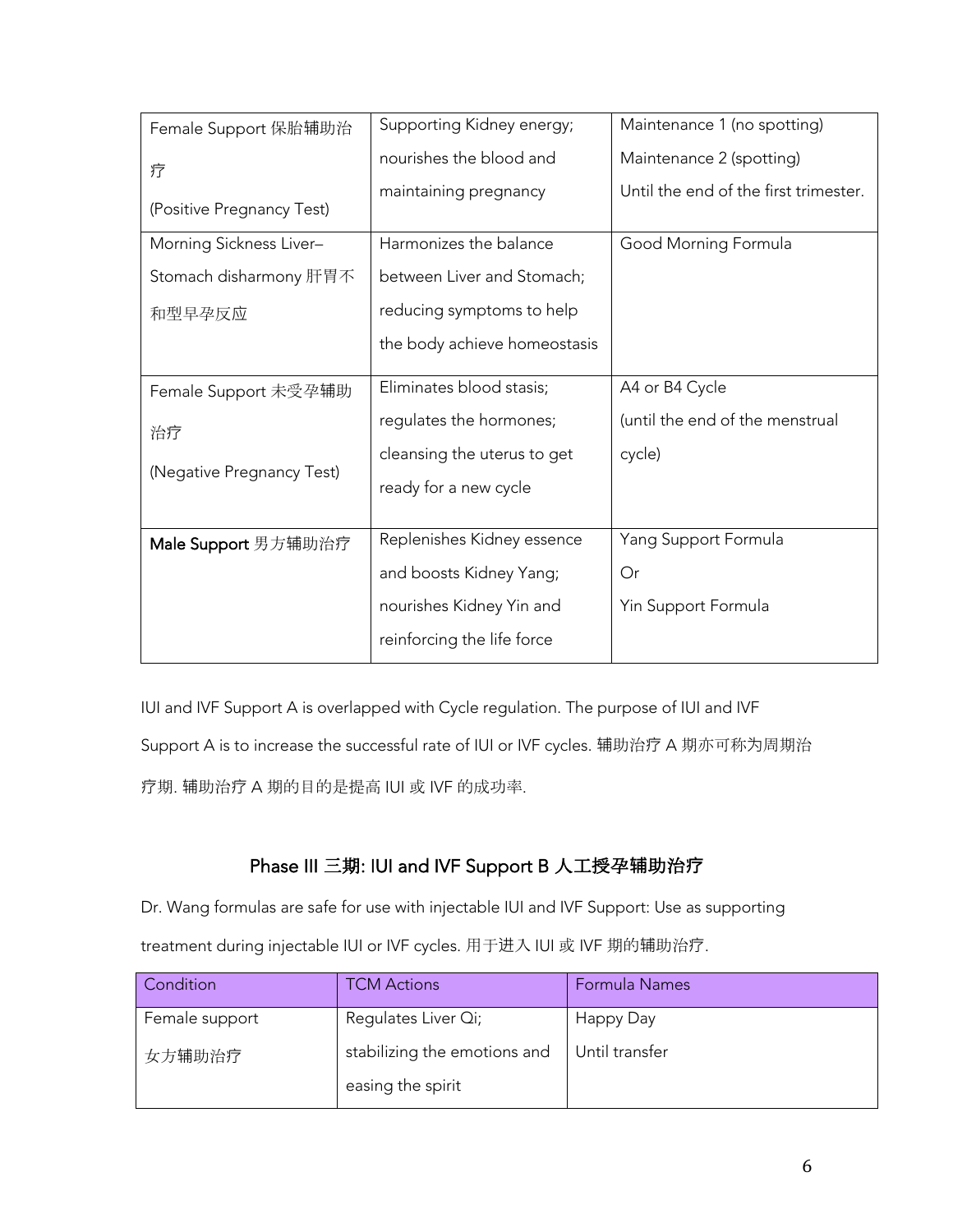| Female Support            | Tonifies the Kidney Qi;         | After Transfer Formula                      |
|---------------------------|---------------------------------|---------------------------------------------|
| (After Transfer)          | nourishes the blood and         | Until the pregnancy test.                   |
| 受精卵植入后辅助治疗                | supports implantation           |                                             |
| Female Support            | Supporting the Kidney           | Maintenance 1 (no spotting)                 |
| (Positive Pregnancy Test) | energy and nourishes the        | Maintenance 2 (spotting)                    |
| 保胎辅助治疗                    | blood to maintain pregnancy     | Until the end of the first trimester.       |
| Female Support            | Eliminates blood stasis;        | A4 or B4 Cycle                              |
| (Negative Pregnancy       | regulates the hormones and      | Until the end of the menstrual cycle.       |
| Test)                     | cleansing the uterus to         |                                             |
| 未受孕辅助治疗                   | prepare for the new cycle       |                                             |
| Male Support              | Replenishes the Kidney's        | Yang Support Formula                        |
| 男方辅助治疗                    | essence; boosts Kidney          | or                                          |
|                           | Yang, and nourishes Kidney      | Yin Support Formula                         |
|                           | Yin to reinforce the life force | Until the end of the first trimester of the |
|                           |                                 | pregnancy.                                  |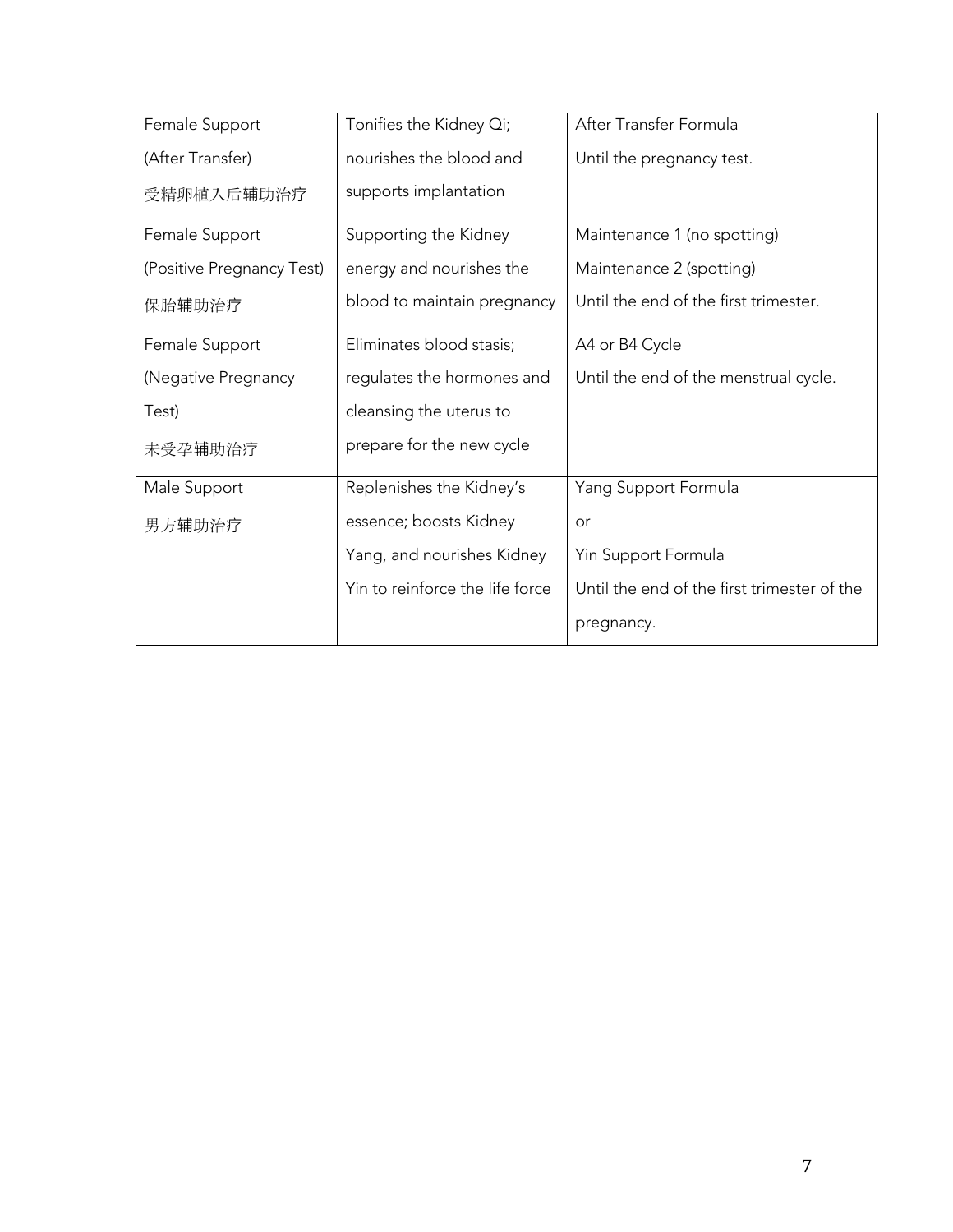## Fertility Specialty Formulas

## A 1 CYCLE

Follicular Phase Cycle 卵泡期 Day 6-11 is the phase in the menstrual cycle during which estrogen increases. The lining of the uterus thickens, and follicles begin to form. Within 24 to 48 hours, a single or sometimes double follicle becomes dominant. Traditional Chinese Medicine has been shown to increase estrogen levels, promoting oocyte production, and follicular development.

Suggested Use: Take this formula on days 6 through 11 for 1 to 3 months before conception or an IUI or IVF cycle. 试图怀孕或人工授孕前 1-3 个月开始,每周期的第 6 天至 11 天服用.

Ingredients: Peony (Bai Shao (Chao), Dang Gui (Dang Gui), Lycium Fruit (Gou Qi Zi), Flowery Knotweed (He Shou Wu (Zhi), Amomum Fruit (Sha Ren), Dioscorea (Shan Yao (Huai), Cornus (Shan Zhu Yu), Cooked Rehmannia (Shu Di Huang), Pseudostellaria (Tai Zi Shen), Cuscuta (Tu Si Zi)

Comments: According to Traditional Chinese Medicine, Tonifies Kidney Yin, Liver Blood, regulates the menstrual blood, supports the body's blood flow to the ovaries, and promotes fertility. The A Cycle formula is designed to manage Kidney and Spleen Qi Deficiency with symptoms of weakness, fatigue, bloating, dampness, and weak reproductive energy. This formula is also designed to manage Kidney Yin with Liver Blood Deficiency. Modern studies have shown this type of formula assists the body in follicle production. (Chen Qiu Mei, Zhang Shu Chen From Chinese Journal of Experimental Traditional Medical Formulae).

## A 2 CYCLE

Ovulatory Phase Cycle 排卵期, Day 12-15 is the menstrual cycle phase when the Luteinizing hormone surges. The dominant follicle releases an egg, completing ovulation. Traditional Chinese Medicine has been shown to promote ovulation and egg release.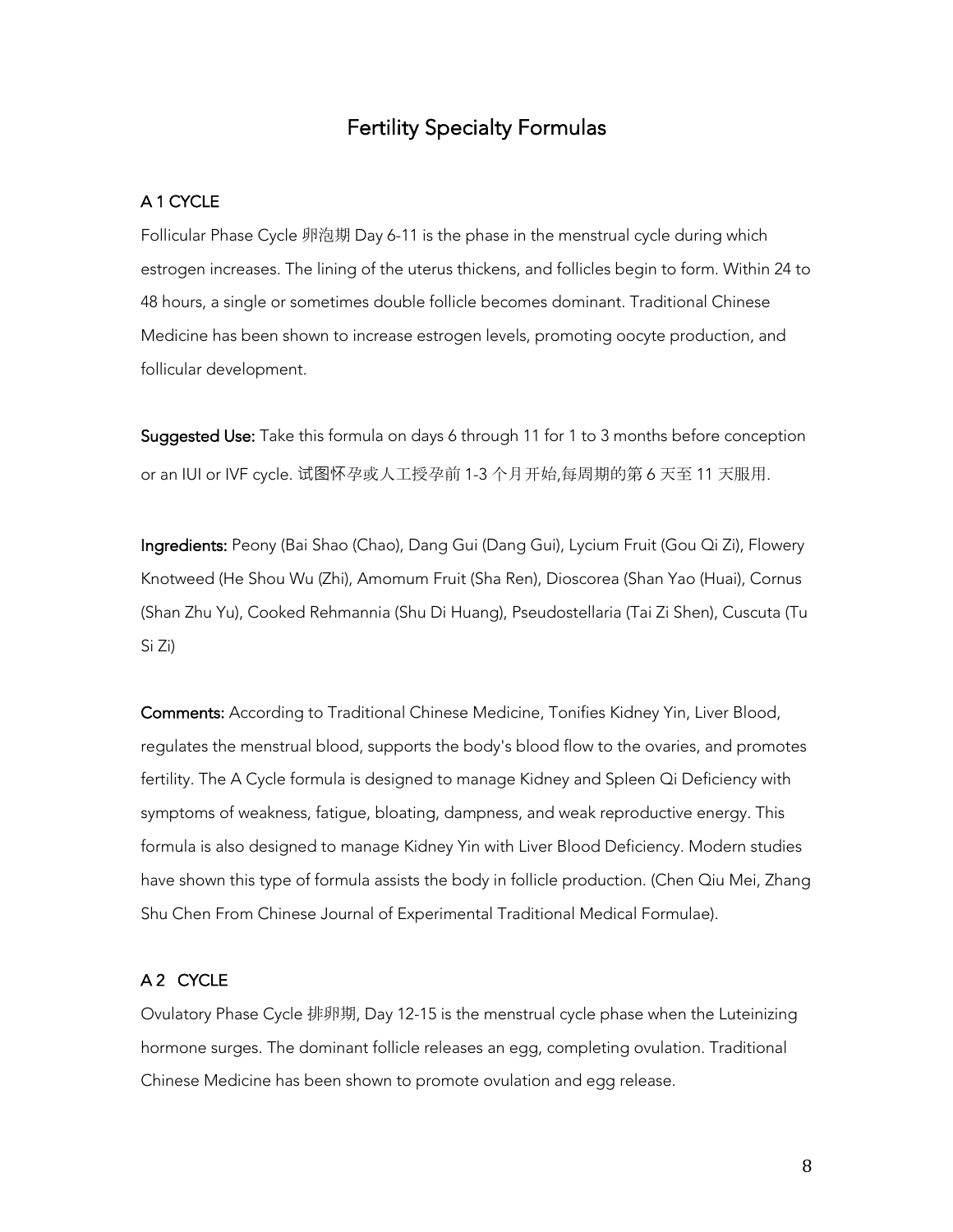Suggested Use: Take this formula on days 12 through 15 for 1 to 3 months before conception or an IUI or IVF cycle. 试图怀孕或人工授孕前 1-3 个月开始, 每周期的第 12 天至 15 天服用.

Ingredients: Salvia (Dan Shen), Dang Gui (Dang Gui), Lycium Fruit (Gou Qi Zi), Cinnamon Twig (Gui Zhi), Millettia (Ji Xue Teng), Cistanche (Rou Cong Rong), Dioscorea (Shan Yao(Huai), Rehmannia (Shu Di Huang), Cuscuta (Tu Si Zi), Curculigo (Xian Mao), Dipsacus (Xu Duan (Chuan), Epimedium (Ying Yang Huo), Lycopus (Ze Lan)

Comments: According to Traditional Chinese Medicine, Tonifies the Kidneys, Tonifies Blood and stimulates the movement of blood, supports the body's flow of blood to the ovaries and promotes fertility. The Cycle A Formula is designed to manage Kidney and Spleen Qi Deficiency with symptoms of weakness, fatigue, bloating, dampness, and weak reproductive energy. This formula is also designed to manage Kidney Deficiency, Blood Deficiency, and Blood circulation. Modern studies have shown that this type of formula supports the body during ovulation. (Wang Xia Ling, New Chinese Medicine 2003,35(2)19-21).

## A 3 CYCLE

Luteal Phase Cycle 黄体期, Day 16 – end of the cycle, is the phase in the menstrual cycle when progesterone's rise stimulates the endometrium's growth. Traditional Chinese Medicine has been shown to increase uterine blood flow, promoting a thicker, healthier endometrial environment suitable for egg implantation.

Suggested Use: Take this formula on days 16 – end of the cycle for 1 to 3 months before conception or an IUI or IVF cycle. 试图怀孕或人工授孕前 1-3 个月开始,每周期的第 16 天至行 经始服用.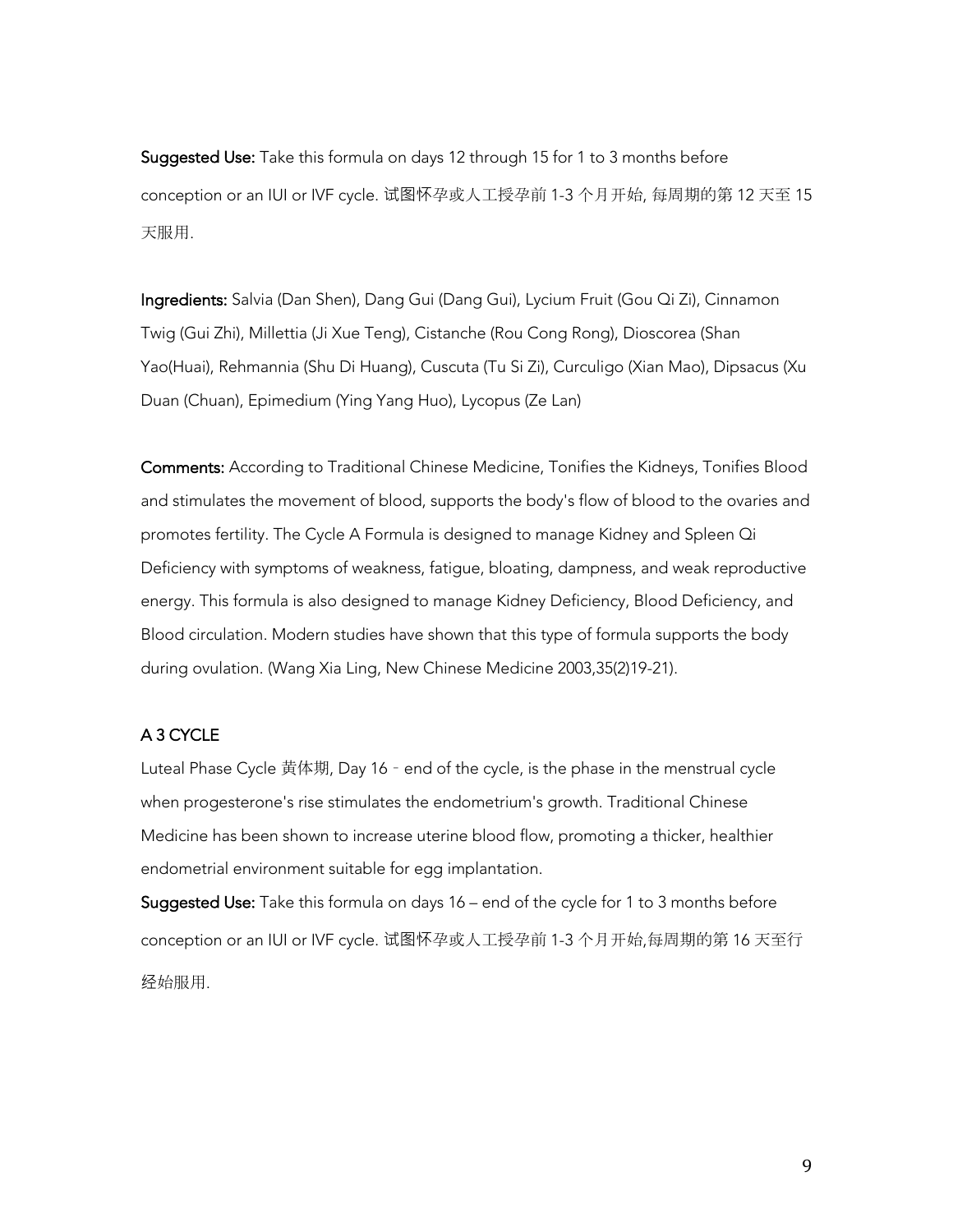Ingredients: Morinda (Ba Ji Tian), Dang Gui (Dang Gui), Codonopsis (Dang Shen), Eucommia (Du Zhong (Chao), Lycium Fruit (Gou Qi Zi), Ligustrum (Nu Zhen Zi (Jiu), Cistanche (Rou Cong Rong), Dioscorea (Shan Yao (Huai), Cuscuta (Tu Si Zi), Epimedium (Yin Yang Huo)

Comments: According to Traditional Chinese Medicine, Tonifies Kidney Yin and Yang, Harmonizes Qi and Blood, assists blood flow to the uterine wall and the improves the development of the uterine lining. The A Cycle formula is designed to manage Kidney and Spleen Qi Deficiency with symptoms of weakness, fatigue, bloating, dampness, and weak reproductive energy. This formula promotes endometrial growth, blood flow, and embryo implantation. Modern studies have shown this type of formula supports the body in the development of the endometrial lining. (Xia Yu Wei, Zhan Shi Chen et al. From Journal of TCM Information of China, 2004.11(1) 26-28.)

## A 4 CYCLE

Menstrual Phase 月经期, Day 1-5, is the menstrual cycle phase when progesterone and estrogen levels sharply decrease. The endometrial lining deteriorates, resulting in menstruation. Traditional Chinese Medicine has been shown to increase blood flow to the uterus and endometrial lining. This increased blow flow promotes the shedding of the endometrium resulting in more regular menstruation.

Suggested Use: Take this formula on days 1 through 5 for 1 to 3 months before conception or an IUI or IVF cycle. 试图怀孕或人工授孕前 1-3 个月开始, 每周期的第 1 天至 5 天服用.

Ingredients: Peony Red (Chi Shao), Cnidium (Chuan Xiong), Salvia (Dan Shen), Dang Gui (Dang Gui), Poria (Fu Ling), Cyperus (Xiang Fu (Zhi), Fennel (Xiao Hui Xiang), Leonurus (Yi Mu Cao), Lycopus (Ze Lan)

Comments: According to Traditional Chinese Medicine, regulates the menstrual cycle and Eliminates Blood stagnation supports menstruation. The A Cycle formula is designed to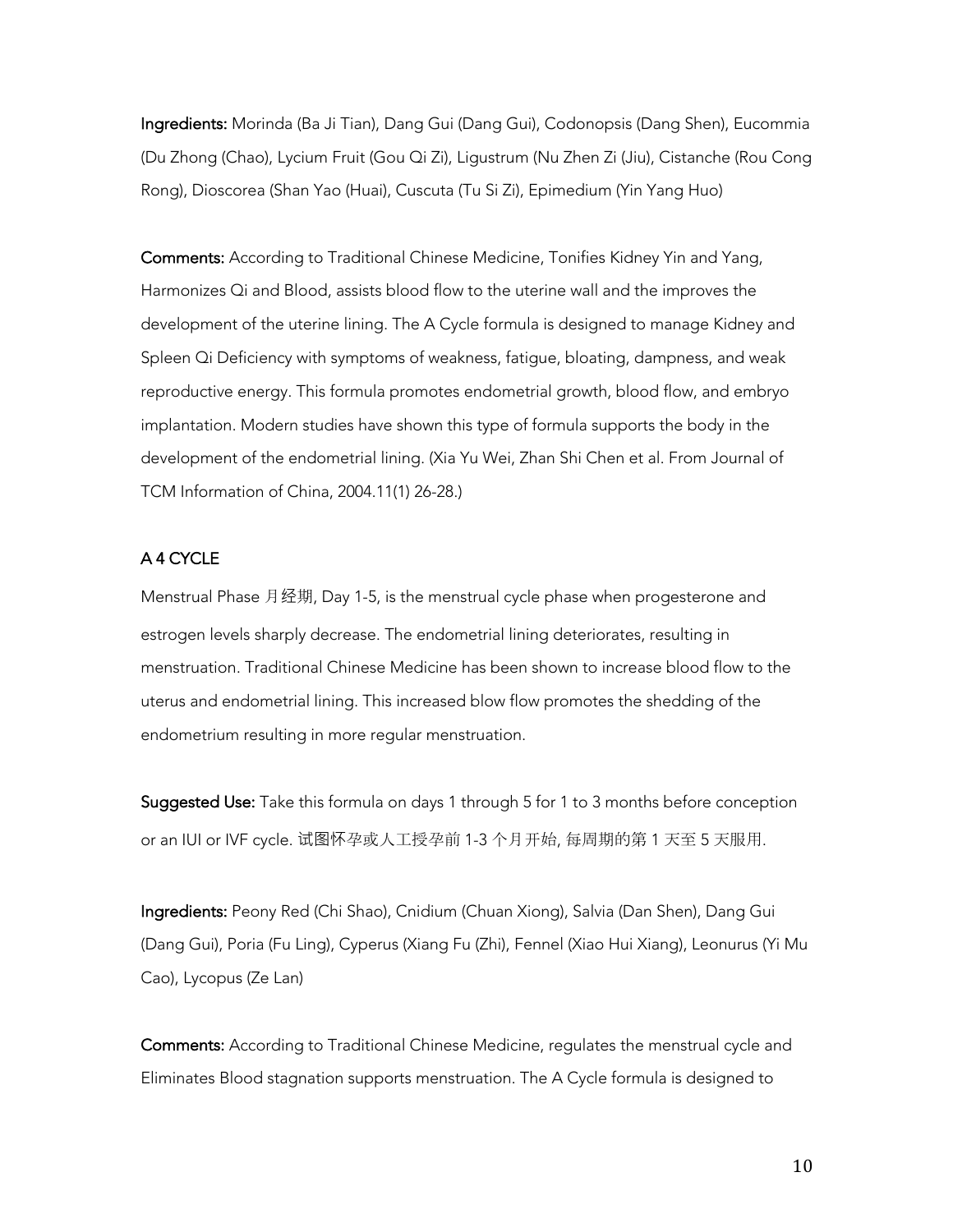manage Kidney and Spleen Qi Deficiency with symptoms of weakness, fatigue, bloating, dampness, and weak reproductive. This formula is also designed to treat Blood stagnation with symptoms of lower abdominal cramping and bloating. Modern studies have shown that this type of formula supports the body in shedding the uterine lining.

### After Transfer Formula

Female Support (after transfer 植入后辅助治疗) helps support the implantation of embryos. It can be used as the sole treatment for after an embryo transfer. Traditional Chinese Medicine has been shown to harmonize the uterus.

Suggested Use: Take this formula immediately following an embryo transfer and continued until the pregnancy test. 自受精卵植入始服用至妊娠测试后停止服用.

Ingredients: White Peony (Bai Shao (Sheng), Atractylodes (Bai Zhu (Sheng), Codonopsis (Dang Shen), Licorice (Gan Cao), Lycium Fruit (Gou Qi Zi), Astragalus (Huang Qi (Sheng), Loranthus (Sang Ji Sheng), Dioscorea (Shan Yao (Huai), Cuscuta (Tu Si Zi), Dipsacus (Xu Duan (Chuan).

Comments: According to Traditional Chinese Medicine, Tonifies Blood and reinforcing new life energy supports the body in slowing uterine contractions and promoting implantation. This formula is designed to manage the Kidneys, nourish the blood, and harmonize the uterus. Modern studies have shown that this type of formula supports the body in promoting embryo implantation.

## B 1 CYCLE

Follicular Phase Cycle 卵泡期, Day 6-11, is the phase in the menstrual cycle that estrogen increases, causing the uterine lining to thicken, and follicles begin to form. Traditional Chinese Medicine has been shown to promote oocyte production and follicular development while delaying ovulation to regulate the cycle.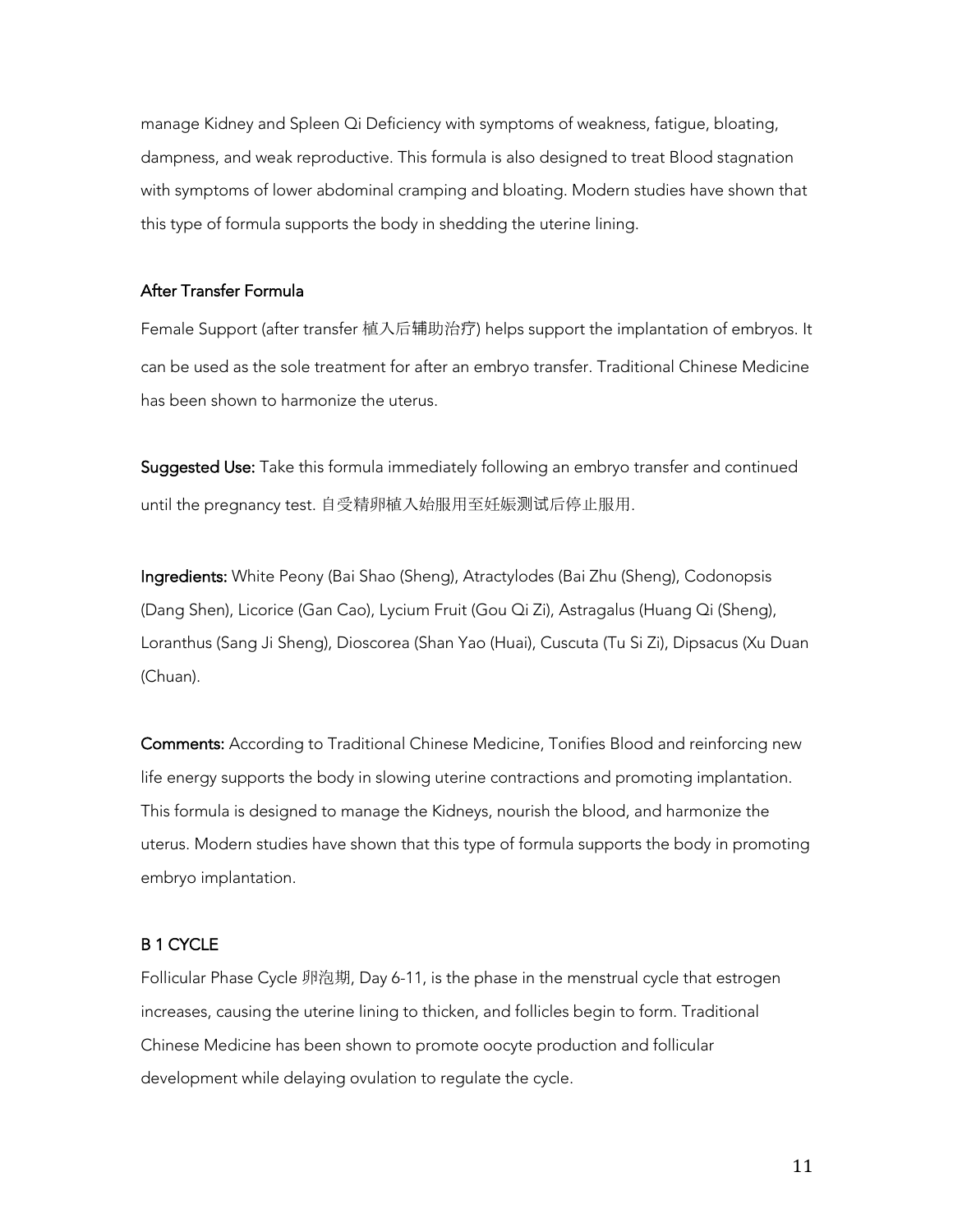Suggested Use: Take this formula on days 6 through 11 for 3 to 6 cycles before conception, IUI, or IVF cycle. 试图怀孕或人工授孕前 1-3 个月开始, 每周期的第 6 天至 11 天服用.

Ingredients: Biota Seed (Bai Zi Ren), Salvia (Dan Shen), Dang Gui (Dang Gui), Poria Spirit (Fu Shen), Longan (Long Yan Rou), Moutan (Mu Dan Pi), Dioscorea (Shan Yao (Huai), Cornus (Shan Zhu Yu), Fresh Rehmannia (Sheng Di Huang), Rehmannia (Shu Di Huang), Ziziphus (Suan Zao Ren), Alisma (Ze Xie)

Comments: According to Traditional Chinese Medicine, nourishes Kidney Yin and Blood, regulates Liver Qi, and reducing internal fire supports the body's blood flow to the ovaries and promotes fertility. The B Cycle Formula is designed to manage excess conditions with symptoms of heat, pain, dryness, and poor follicular development related to Heart Fire, Liver Qi stagnation, and Kidney Yin Deficiency. This formula also supports Kidney Yin, Blood and regulates Liver Qi. Modern studies have shown that this type of formula assists the body in delaying ovulation and regulates the menses. (Chen Mei, Zhang Shu Chen From Chinese Journal of Experimental Traditional Medical Formulae.)

### B 2 CYCLE

Ovulatory Phase Cycle 排卵期, Day 12-15, is the menstrual cycle phase when the Luteinizing hormone surges. The dominant follicle releases an egg completing ovulation. Traditional Chinese Medicine has been shown to promote ovulation and egg release.

Suggested Use: Take this formula on days 12 through 15 for 3 to 6 cycles before conception, IUI, or IVF cycle. 试图怀孕或人工授孕前 1-3 个月开始, 每周期的第 12 天至 15 天服用.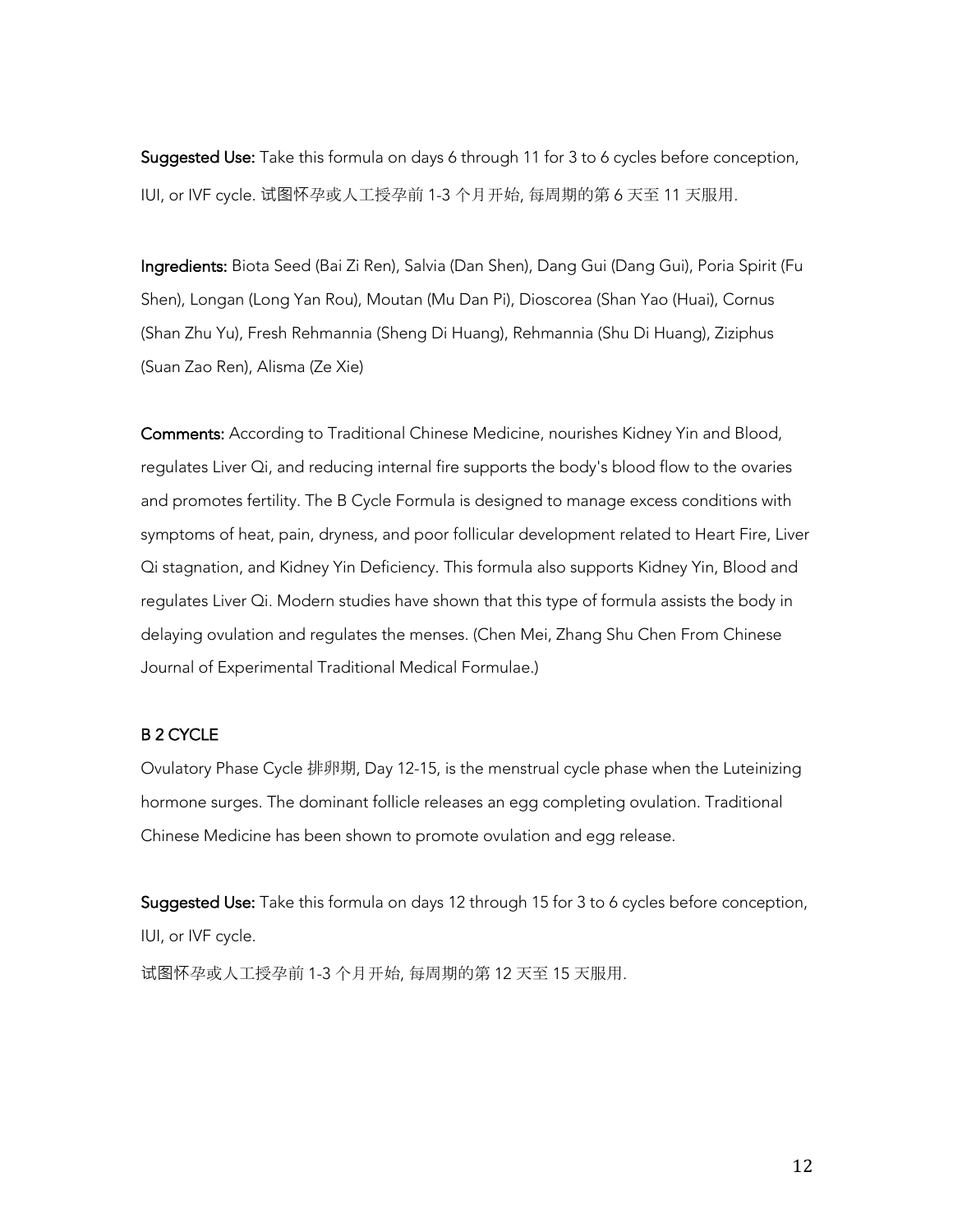Ingredients: Peony (Bai Shao (Sheng), Dang Gui (Dang Gui), Earthworm (Di Long), Carthamus (Hong Hua), Malt (Mai Ya (Sheng), Ligusticum (Nu Zhen Zi (Jiu), Rehmannia (Shu Di Huang), Persica (Tao Ren), Cuscuta (Tu Si Zi), Dipsacus (Xu Duan (Chuan)

Comments: According to Traditional Chinese Medicine, Tonifies the Kidneys and Blood and stimulates the movement of blood, supports the body's blood flow to the ovaries, and promotes fertility. The B Cycle Formula is designed to manage excess conditions with symptoms of heat, pain, dryness, and irregular ovulation related to Heart Fire, Liver Qi Stagnation, and Kidney Yin Deficiency. This formula also supports Kidney deficiency, Blood deficiency, and Blood circulation. Modern studies have shown that this type of formula supports the body during ovulation. (Wang Xia Ling, New Chinese Medicine 2003, 35(2)19- 21).

### B 3 CYCLE

Luteal Phase Cycle 黄体期, Day 16- end of the cycle, is the phase in the menstrual cycle when a progesterone surge stimulates the endometrial lining's growth. Traditional Chinese Medicine has been shown to increase uterine blood flow, promoting a thicker, healthier endometrial environment suitable for egg implantation.

Suggested Use: Take this formula day 16 through the end of the cycle for 3 – 6 cycles before conception, IUI, or IVF Cycle. 试图怀孕或人工授孕前 1-3 个月开始, 每周期的第 16 天至行经始 服用

Ingredients: Peony (Bai Shao (Sheng), Bupleurum (Chai Hu), Uncaria (Gou Teng), Albizzia (He Huan Pi), Aucklandiae (Mu Xiang), Ligustrum (Nu Zhen Zi (Jiu), Cistanche (Rou Cong Rong), Zizyphus (Suan Zao Ren), Cuscuta (Tu Si Zi), Cyperus (Xiang Fu (Zhi), Dipsacus (Xu Duan (Chuan)

Comments: According to Traditional Chinese Medicine, this formula tonifies Kidney Yin and Yang and Harmonizes Qi and Blood to assist the blood flow to the uterine wall and the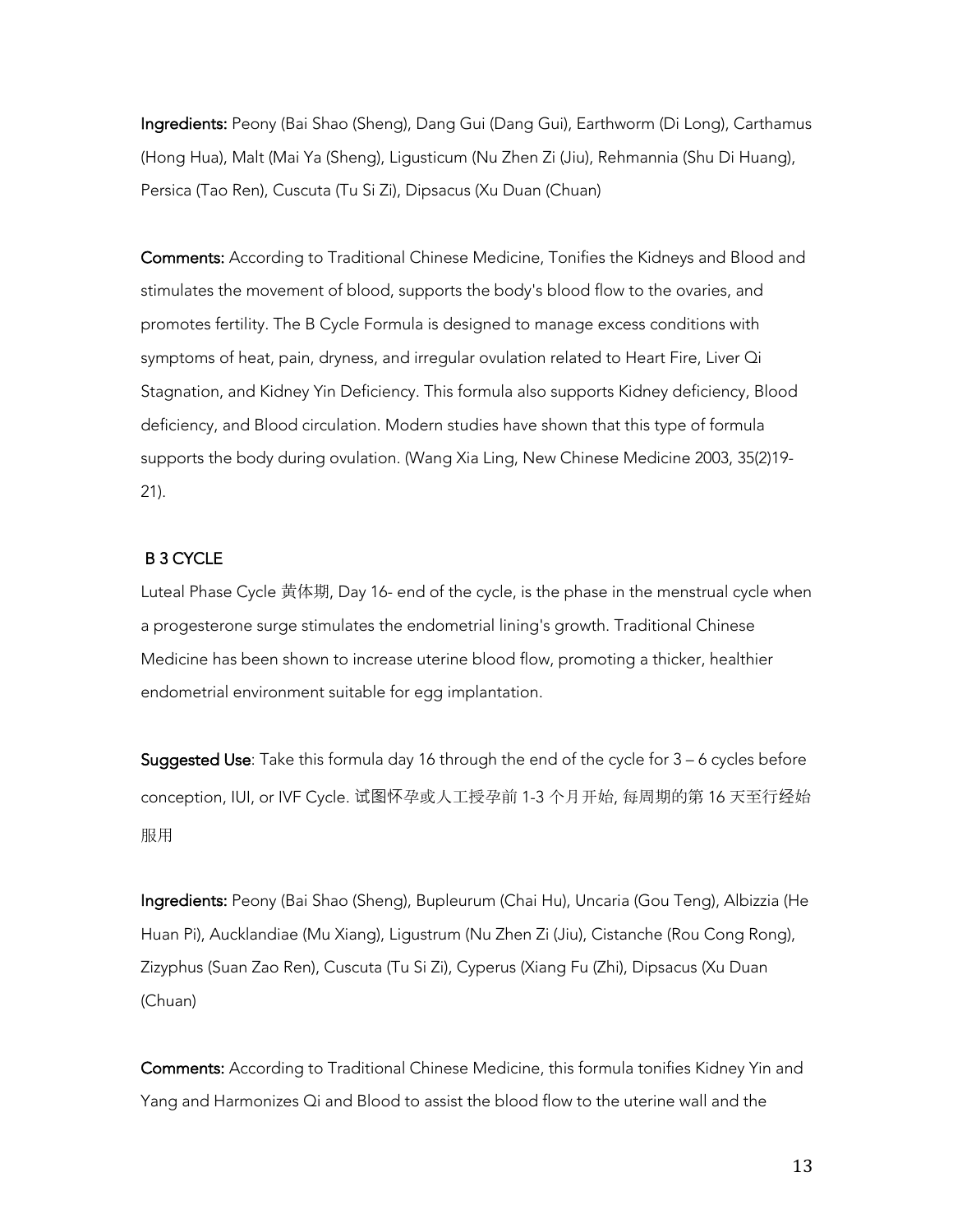uterine lining development. The B Cycle formula is designed to manage excess conditions with symptoms of heat, pain dryness, endometrium problems, and unhappiness related to Heart Fire, Liver Qi Stagnation, and Kidney Yin deficiency. Modern studies have shown this type of formula supports the body in the development of the endometrial lining. (Xia Yu Wei, Zhan Shi Chen et al. From Journal of TCM Information of China, 2004.11 (1) 26-28.)

## B 4 CYCLE

Menstrual Phase 月经期, Day 1-5 is the phase in the menstrual cycle when progesterone and estrogen levels sharply decrease. The endometrial lining deteriorates, resulting in menstruation. Chinese Herbal Medicine has been shown to increase blood flow to the uterus and endometrial lining, promoting the endometrium's shedding and smoother menstruation.

Suggested Use: Take this formula on days 1 through 5 for 3-6 cycles before conception, IUI, or IVF cycle.

试图怀孕或人工授孕前 1-3 个月开始, 每周期的第 1 天至 5 天服用.

 Ingredients: Red Peony (Chi Shao), Cnidium (Chuan Xiong), Salvia (Dan Shen), Dang Gui, (Dang Gui), Poria (Fu Ling), Cyperus (Xiang Fu), Fennel (Xiao Hui Xiang), Leonurus (Yi Mu Cao), Lycopus (Ze Lan).

Comments: According to Traditional Chinese Medicine, regulates Liver Qi and clearing Blood stagnation assists the body in menstrual regulation and the promotion of fertility. The B cycle formula is designed to manage excess conditions with symptoms of heat, pain, dryness, and irregularity related to Heart Fire, Liver Qi, and blood stagnation, and Kidney Yin deficiency. Signs and symptoms include lower abdominal cramping, bloating, irregular menses, blood clots, and heavy bleeding due to excess heat. Modern Studies have shown that this type of formula supports the body in shedding the uterine lining and regulates menstruation.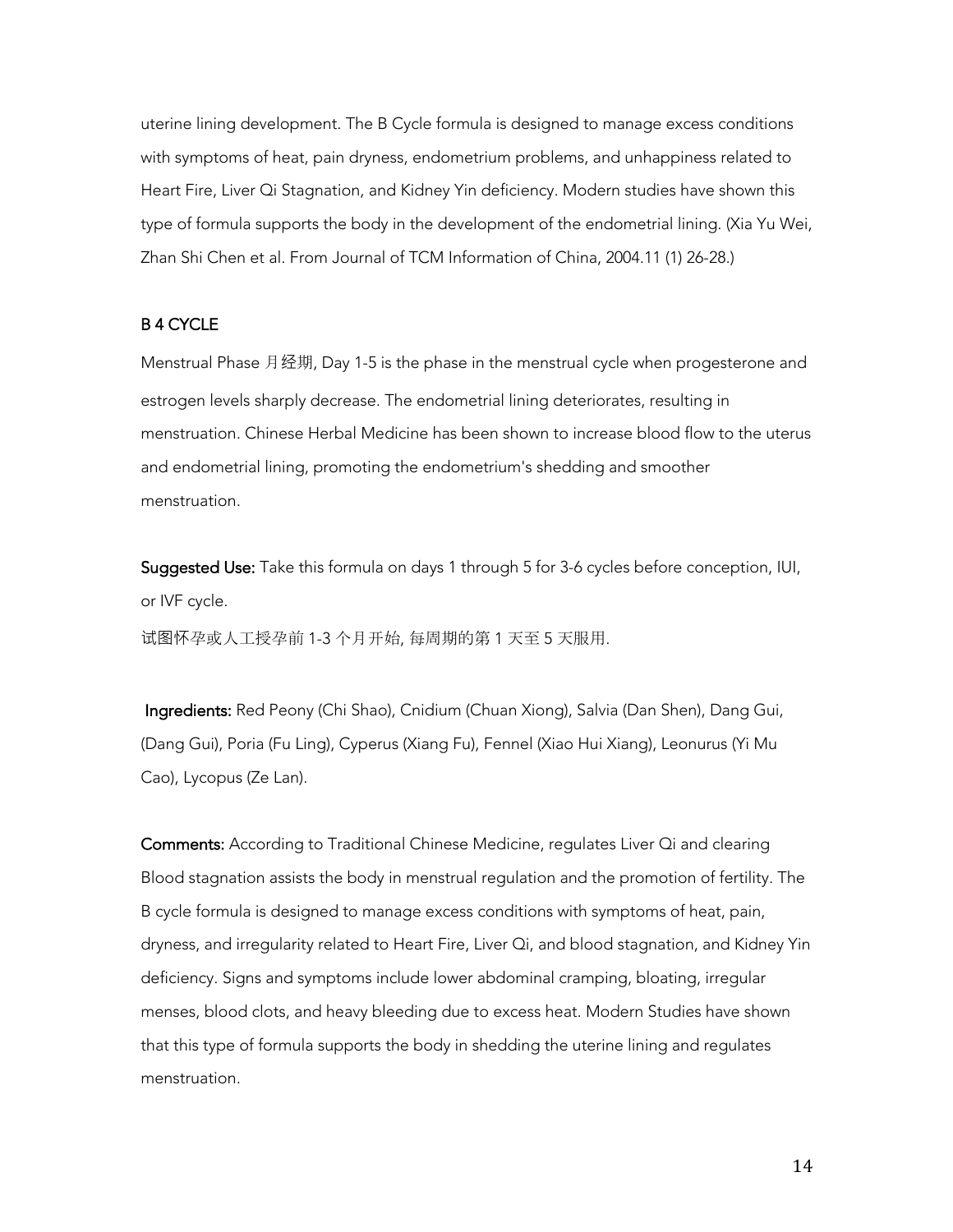## CHONG/REN CARE

Endometriosis 子宫内膜异位症 is a condition that will benefit very much from Chinese Medicine treatment. According to the severity of the condition, Chinese Medicine can be used as the sole treatment or combined with specific medical procedures. Traditional Chinese Medicine has been shown to increase blood flow throughout the uterus, reducing the chances of endometrial cells to migrate away from the lining.

Suggested Use: Take this formula1-3 months before conception or IVF or IUI cycle. If menses is light to normal, this formula can be taken through menstruation. In the case of heavy menses, discontinue the formula before or at the onset of menses. Upon a positive pregnancy test, this formula should be substituted with an appropriate formula. 试图怀孕或 人工授孕前 1-3 个月开始服用. 若经量少经期可继续服用, 经量多则经期停用; 若治疗期间受孕, 立即停服本方改用保胎治疗.

Ingredients: Morinda (Ba Ji Tian), Red Peony (Chi Shao), Codonopsis (Dang Shen), Zedoariae (E Zhu), Astragalus (Huang Qi), Ligustrum (Nu Zhen Zi), Myrrh (Mo Yao), Mastic (Ru Xiang) Burreed Tuber (San Leng), Persica (Tao Ren), Cuscuta (Tu Si Zi), Cyperus (Xiang Fu), Dipsacus (Xu Duan), Epimedium (Yin Yang Huo ).

Comments: According to Traditional Chinese Medicine, Tonifies Kidney Yin, Nourishes Kidney Qi and Yang, and regulates Liver Qi assists the body in developing a healthy endometrium. This formula is designed to tonify Kidney Deficiency, regulate Liver Qi, and alleviate Blood Stagnation with symptoms of painful menstruation, pain during intercourse, fatigue, and urinary urgency. Modern studies have shown that this type of formula assists the body in reducing the spread of endometriosis.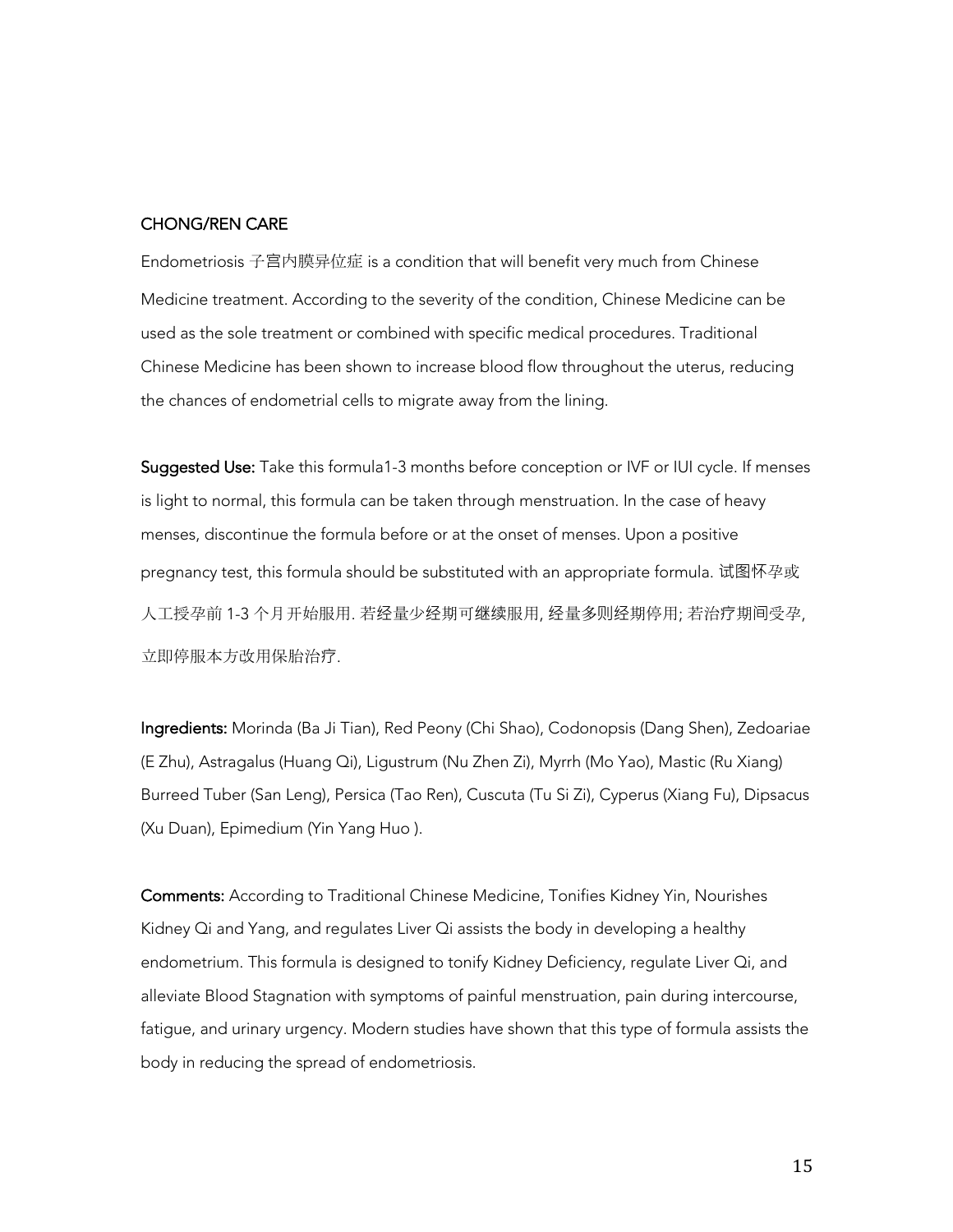### CYCLE CARE

Abnormal Menstruation 月经不调 is a common condition that will benefit from Chinese Medicine. Treatment has been shown to regulate hormones such as LH, "Luteinizing Hormone," and FSH, "Follicle Stimulates Hormone." Better regularity of these two hormones aids in regular productive ovulation and menstrual cycle.

Suggested Use: Take this formula 3-6 months before conception or an IVF or IUI cycle. It is appropriate to take up to and through menses. Avoid uncooked, cold, and greasy foods. 试 图怀孕或人工授孕前 3-6 个月开始治疗. 经期可继续或停止服药. 忌生冷, 油腻.

Ingredients: Dang Gui (Dang Gui) Ginseng (Ren Shen), cooked Rehmannia (Shou Di Huang), deer antler (Lu Jiao), cooked peony root (Chao Bai Shao), Poria (Fu Ling), Eucommia (Du Zhong), Cyperus (Xiang Fu), Amomum fruit (Sha Ren), Corydalis (Yan Hu Suo)

Comments: According to Traditional Chinese Medicine, the formula regulates the menstrual cycle, replenishes Qi, and nourishes the blood to promote fertility. This formula is designed to deal with Blood and Qi stagnation, Kidney deficiency-related irregular cycle, lower abdominal cramping, and bloating. Modern studies have shown that this type of formula supports the body in maintaining regular menstruation.

#### FEMALE HARMONY

Female Immune Infertility 女性免疫性不孕 is a condition that will benefit very much from Chinese Medicine treatment. According to the severity of the condition, Chinese Medicine can be used as the sole treatment or combined with Western medical procedures. Traditional Chinese Medicine has been shown to regulate the immune function decreasing ASA (anti-sperm antibodies) and promoting fertility.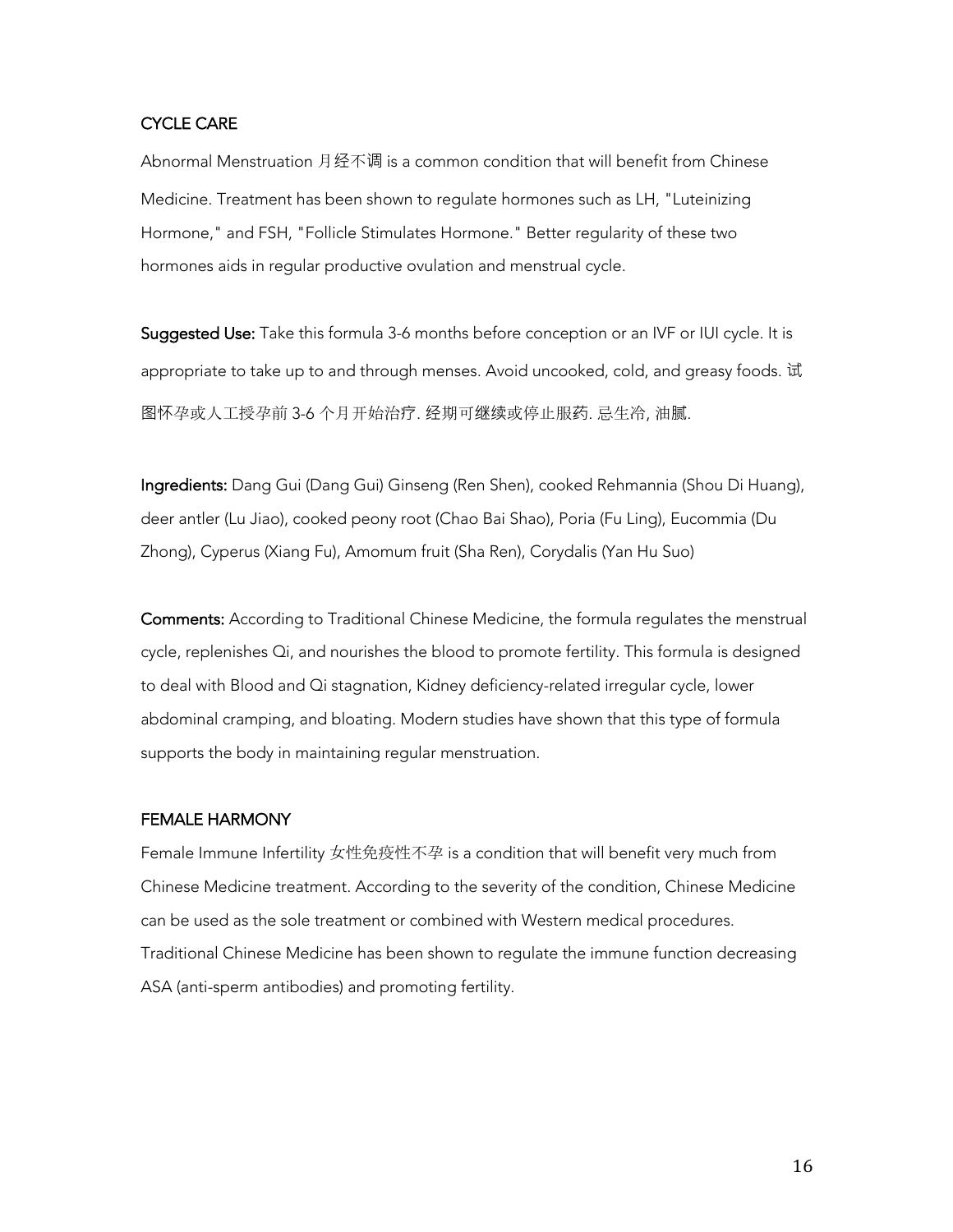Suggested Use: Take this formula1-2 months before conception. Upon a positive pregnancy, this formula can be taken through the first trimester. While taking this formula, avoid alcohol, caffeine, and tobacco.

试图怀孕前 1-2 月开始服用至孕后 12 周. 服药期间忌酒,烟及咖啡.

Ingredients: Bupleurum (Chai Hu), Dang Gui (Dang Gui), Uncaria (Gou Teng), Polygonatum (Huang Jing (Zhi), Moutan (Mu Dan Pi), Dioscorea (Shan Yao (Huai), Cornus (Shan Zhu Yu), Rehmannia (Sheng Di Huang)

Comments: According to Traditional Chinese Medicine, the formula Tonifies Kidney Yin, nourishes blood, and regulates the immune function to maintain a healthy immune system and promote fertility. This formula is designed to manage Kidney Yin deficiency and excessive fire with symptoms of anxiety, heat sensation, thirst, low back pain, fatigue, and dizziness. Modern studies have shown that this type of formula supports the regulation of the immune system. (Journal of Traditional Chinese Medicine. 2006 Mar;26(1):36-8).

#### FEMININE CARE 1

Dysfunctional Ovulation 排卵障碍 is a common condition that benefits very much from Chinese Medicine treatment. Traditional Chinese Medicine has been shown to regulate hormones such as LH, "Luteinizing Hormone," and FSH, "Follicle Stimulates Hormone." Better regularity of these two hormones can lead to regular productive ovulation and menstrual cycle.

Suggested Use: Take this formula1-3 months before conception or an IVF or IUI cycle. This formula is appropriate to take up to and through menses. Upon a positive pregnancy, this formula should be substituted with an appropriate formula. High iron foods such as steamed legumes, spinach, and broccoli can and should be

consumed during the use of this formula. 试图怀孕或人工授孕前 1-3 个月开始治疗.经期可继 续服用, 受孕后改保胎治疗. 多进食豆类, 及其它高铁类菜蔬如菠菜, 花茎甘蓝.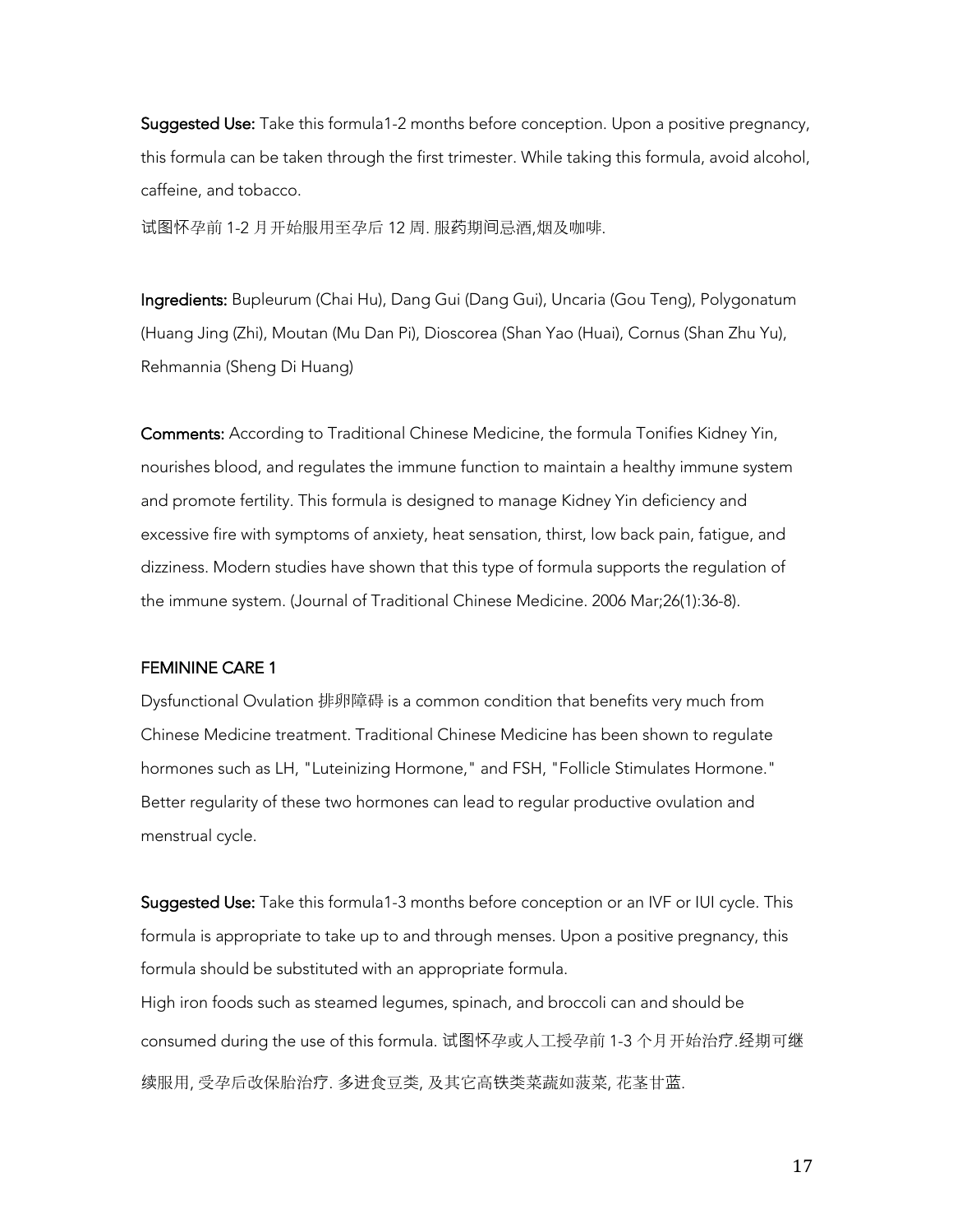Ingredients: Ginseng (Ren Shen(red), Dioscorea (Shan Yao(Huai), Cornus (Shan Zhu Yu), Rehmannia (Shu Di Huang), Cuscuta (Tu Si Zi), Morinda (Ba Ji Tian), White Peony (Bai Shao(Chao), Atractylodes (Bai Zhu(Chao), Cnidium (Chuan Xiong), Dang Gui (Dang Gui), Eucommia (Du Zhong(Chao), Poria (Fu Ling), Licorice (Gan Cao(Mi), Lycium Fruit (Gou Qi Zi), Zanthoxylum Peel (Hua Jiao)

Comments: According to Traditional Chinese Medicine, boosts Kidney Yang and Qi, regulates blood flow, and balancing the Chong and Ren channels to help regulate ovulation and menstruation. This formula is focused on treating Blood and Kidney Yang Deficiency related to Dysfunctional Ovulation with symptoms of anovulation, amenorrhea, breast tenderness, and infrequent menstruation. Modern studies show that this type of formula assists the body in regulates ovulation. (Zang Shu Chen, Journal of TCM 1999.40(6) 359-371.)

#### FEMININE CARE 2

Polycystic Ovarian Syndrome 多囊卵巢综合症 is a condition that can be treated with Traditional Chinese Medicine as well as Western Medicine. According to the severity of the condition, Chinese Medicine can be the sole treatment or combined with Western Medicine. Chinese Medicine has been shown to regulate hormone levels, decrease menstrual irregularities and endometrial hyperplasia, decrease excessive hair growth associated with PCOS, and reduce acne.

Suggested Use: Take this formula1-3 months before IUI, IVF cycle, or before conception occurs. Upon a positive pregnancy, an appropriate formula should be substituted. While taking this formula, avoid fried and food high in carbohydrates. 试图怀孕或人工授孕前 1-3 个 月开始服用. 受孕后改保胎治疗. 少食油炸类及高糖类食物.

Ingredients: Morinda (Ba Ji Tian), Atractylodes (Bai Zhu (Sheng), Pinellia (Ban Xia Fa), Citrus (Chen Pi (Chao), Cnidium (Chuan Xiong), Arisaema B. (Dan Nan Xing), Dang Gui (Dang Gui),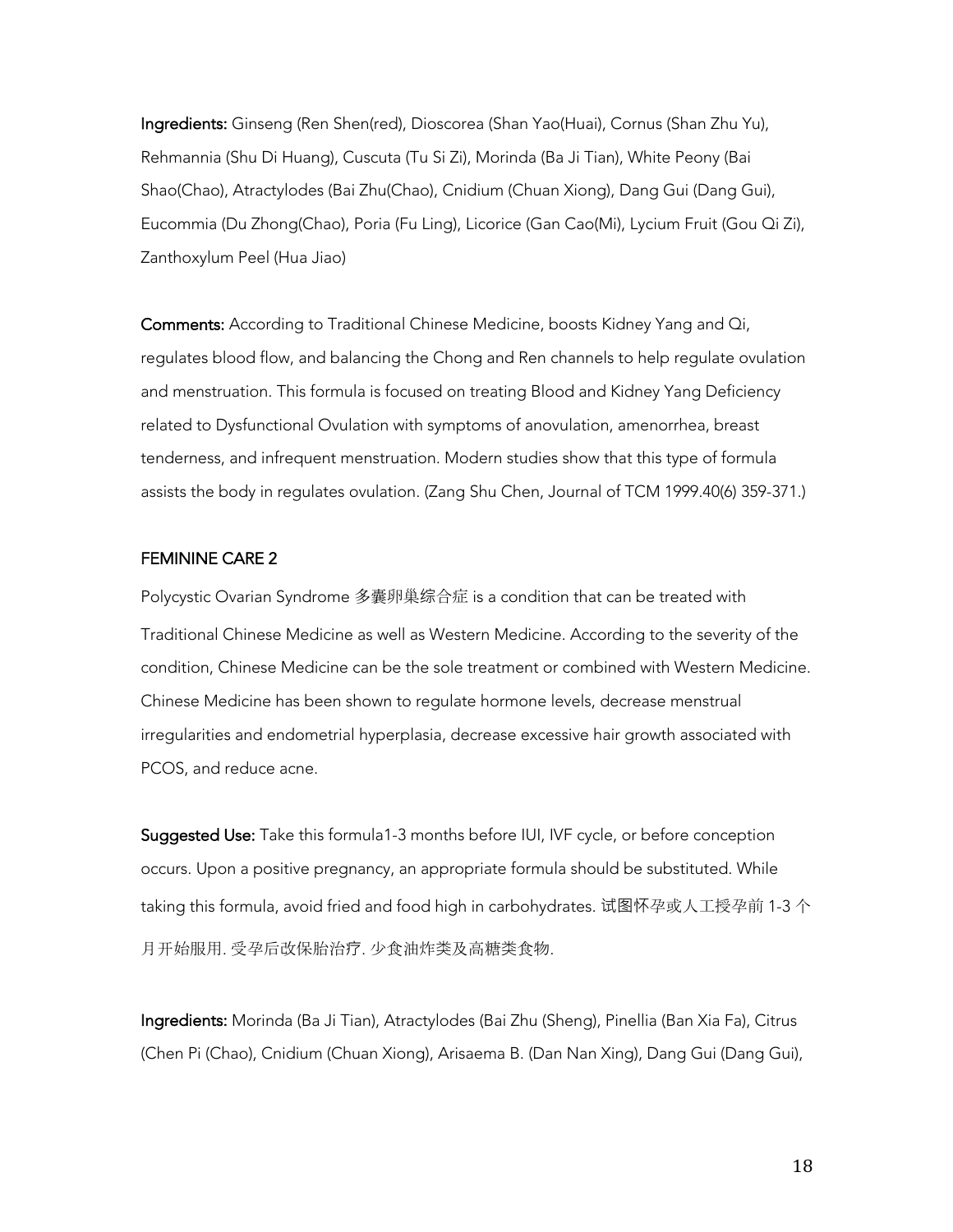Zedoariae (E Zhu), Poria (Fu Ling), Astragalus (Huang Qi (Sheng), Millettia (Ji Xue Teng), Burreed Tuber (San Leng), Cyperus (Xiang Fu Zhi), Epimedium (Yin Yang Huo)

Comments: According to Traditional Chinese Medicine, eliminates blood stagnation, dampness, and boosts Kidney Yang and Qi assist the body in regulating menstruation and ovulation. This formula is designed to manage damp accumulation and blood stagnation by Tonifies Kidney Yang Qi. Symptoms include anovulation, irregular menstruation, lower abdominal pain, fatigue, acne, and mood swings. Modern studies have shown that this formula assists the body in regulates ovulation and menstruation.

#### FERTILE TONIC

Poor Ovarian Reserve 卵巢储备减少症 is a condition that will benefit very much from Chinese Medicine treatment. Depending on the severity of the condition, Chinese Medicine can be used as the sole treatment, combined with medical procedures. Chinese Medicine has been shown to increase ovarian blood flow resulting in increased viable oocytes, lower FSH levels, and regulate menstrual and ovulation cycles.

Suggested Use: Take this formula1-3 months before conception occurs. This formula is safe to take through menstruation. Upon a positive pregnancy, an appropriate formula should be substituted. 试图怀孕前 1-3 个月开始服用. 经期可继续, 受孕后改为保胎治疗.

Ingredients: White Peony (Bai Shao), Psoralea (Bu Gu Zhi), Bupleurum (Chai Hu), Cnidium (Chuan Xiong), Salvia (Dan Shen), Dang Gui, Eucommia (Du Zhong), Licorice (Gan Cao), Lycium Fruit (Gou Qi Zi), Chinemys (Zhi Gui Ba), Rehmannia (Shu Di Huang), Cuscuta (Tu Si Zi), Curculigo (Xian Mao), Epimedium (Yin Yang Huo).

Comments: According to Traditional Chinese Medicine, Tonifies the Kidney and Liver and replenishes Jing, and Blood assists the body in producing healthy ovarian blood flow. This formula supplements Kidney and Liver Deficiency while strengthening Jing and Blood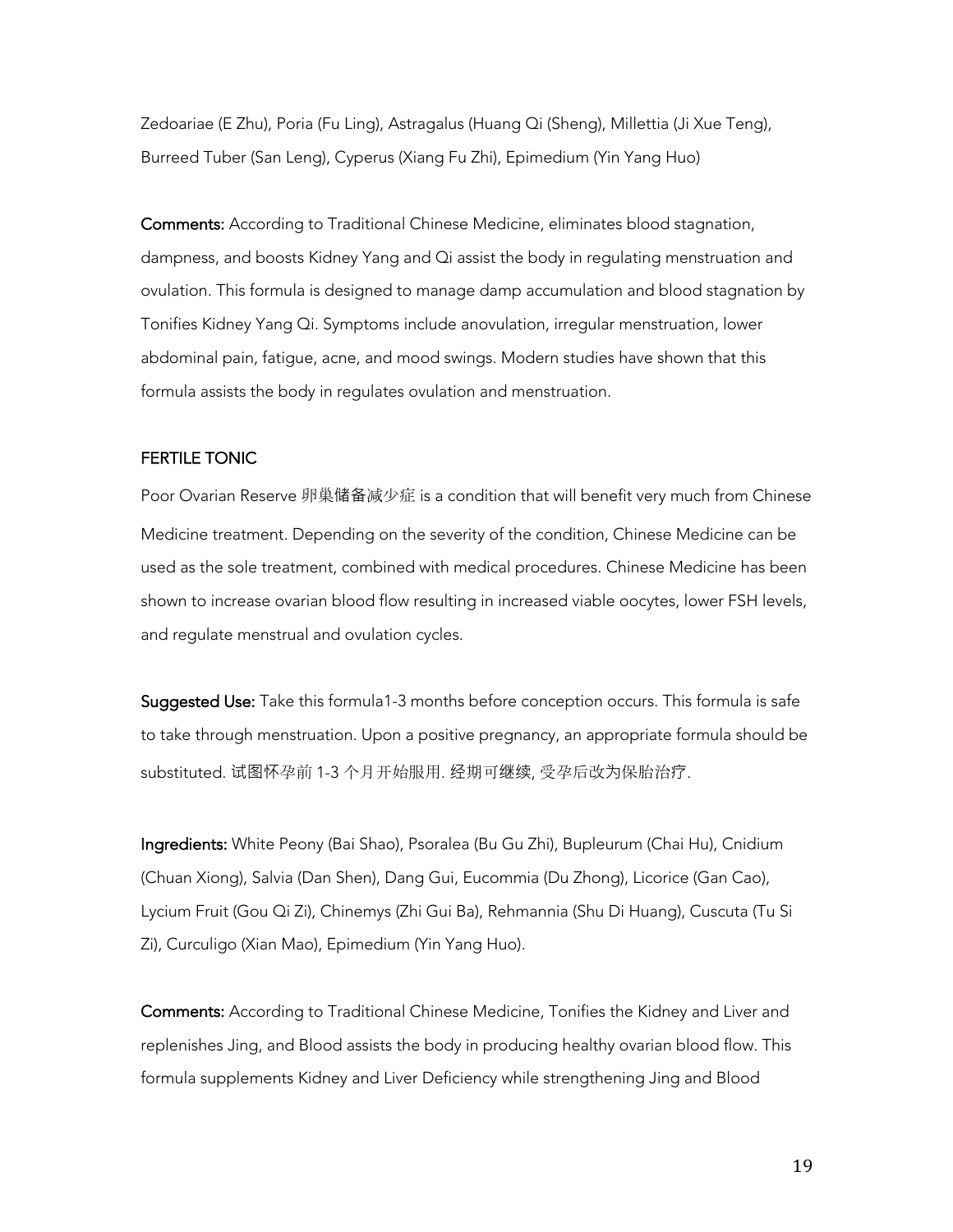related follicular deficiencies. Symptoms include fatigue, low back pain, dizziness, irregular menstruation, and infertility. Modern studies have shown that this type of formula strengthens and supports blood flow to the ovaries.

#### FREE CHANNEL

Fallopian Tube Obstruction 输卵管阻塞 is a condition that will benefit very much from Chinese Medicine treatment. According to the severity of the condition, Chinese Medicine can be used as the sole treatment or combined with other medical procedures. Traditional Chinese Medicine has been shown to relax the Infundibulum and Isthmus of the fallopian tubes allowing easier passage of the follicle from the ovaries to the uterus while allowing sperm to travel to the uterus.

Suggested Use: Take this formula1-3 months before conception occurs. If menses is light to normal, this formula can be taken through menstruation. However, if menstruation is heavy, the formula should be stopped at the onset of menses, or one week prior. Upon a positive pregnancy, this formula should be substituted with an appropriate formula. While taking this formula, eat steamed leafy greens to assist with the actions of the formula. 试图怀孕前 1-3 个 月开始服用.若经血量少, 可继续服药, 若经血量多, 在经期或行经前一周停止服用. 受孕后改保 胎治疗. 多进食青叶类菜蔬.

Ingredients: Red Peony (Chi Shao), Cnidium (Chuan Xiong), Salvia (Dan Shen), Zedoariae (E Zhu), Sargassum (Hai Zao), Sea Tangle (Kun Bu), Liquid Amber (Lu Lu Tong ), Myrrh (Mo Yao), Mastic (Ru Xiang), Burreed Tuber (San Leng), Persica (Tao Ren), Prunella (Xia Ku Cao), Leonurus (Yi Mu Cao), Gleditsia (Zao Jiao Ci)

Comments: According to Traditional Chinese Medicine, Eliminates Blood stagnation and opening the Chong and Ren Channels support the body in loosening up blockages of the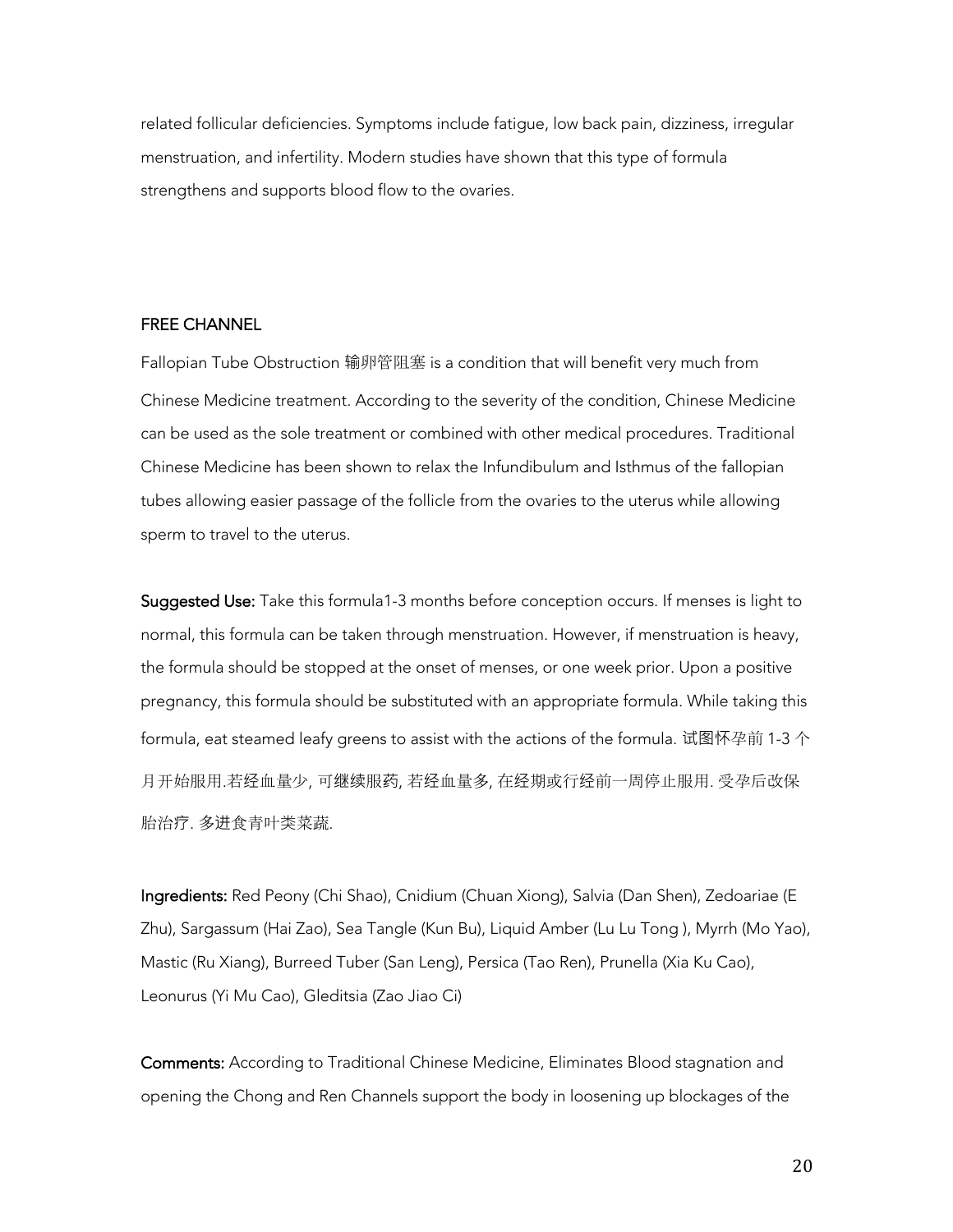fallopian tubes, promoting fertility. This formula treats Blood Stagnation, and Kidney Qi Deficiency related blockages. Symptoms include irregular menstruation, low abdominal discomfort, low back pain, frequent urination, with or without frequent bowel movement. Modern studies have shown that this type of formula supports relaxation and frees obstruction of the fallopian tubes.

### Good Morning Formula

Morning Sickness 早孕反应 is a condition that greatly benefits from Chinese Medicine treatment. According to the severity of the condition, Chinese Medicine can be the sole treatment or combined with other Western medical procedures. Traditional Chinese Medicine has been shown to calm nausea and ease vomiting, preventing the condition from developing into hyperemesis gravidarum.

Suggested Use: This formula can be taken for the first trimester if morning sickness symptoms appear. 早孕 12 周内服用.

Ingredients: Amomum Fruit (Sha Ren), Perilla Stalk (Su Gen), Pinellia (Ban Xia(Jiang), Ginger (Sheng Jiang), Atractylodes White, Cooked(Bai Zhu(Chao), Membranes of Chicken's Gizzard (Ji Nei Jin), Codonopsis (Dang Shen), Poria (Fu Ling), Cyperus (Xiang Fu), Coptis (Huang Lian), Citrus (Chen Pi(Chao)

Comments: According to Traditional Chinese Medicine, the formula Harmonize t the Liver and the Stomach and downbears the Stomach Qi. Symptoms include reflux, weight loss, nausea, and vomiting. Modern Studies have shown that this type of formula helps decrease nausea and vomiting.

## Happy Day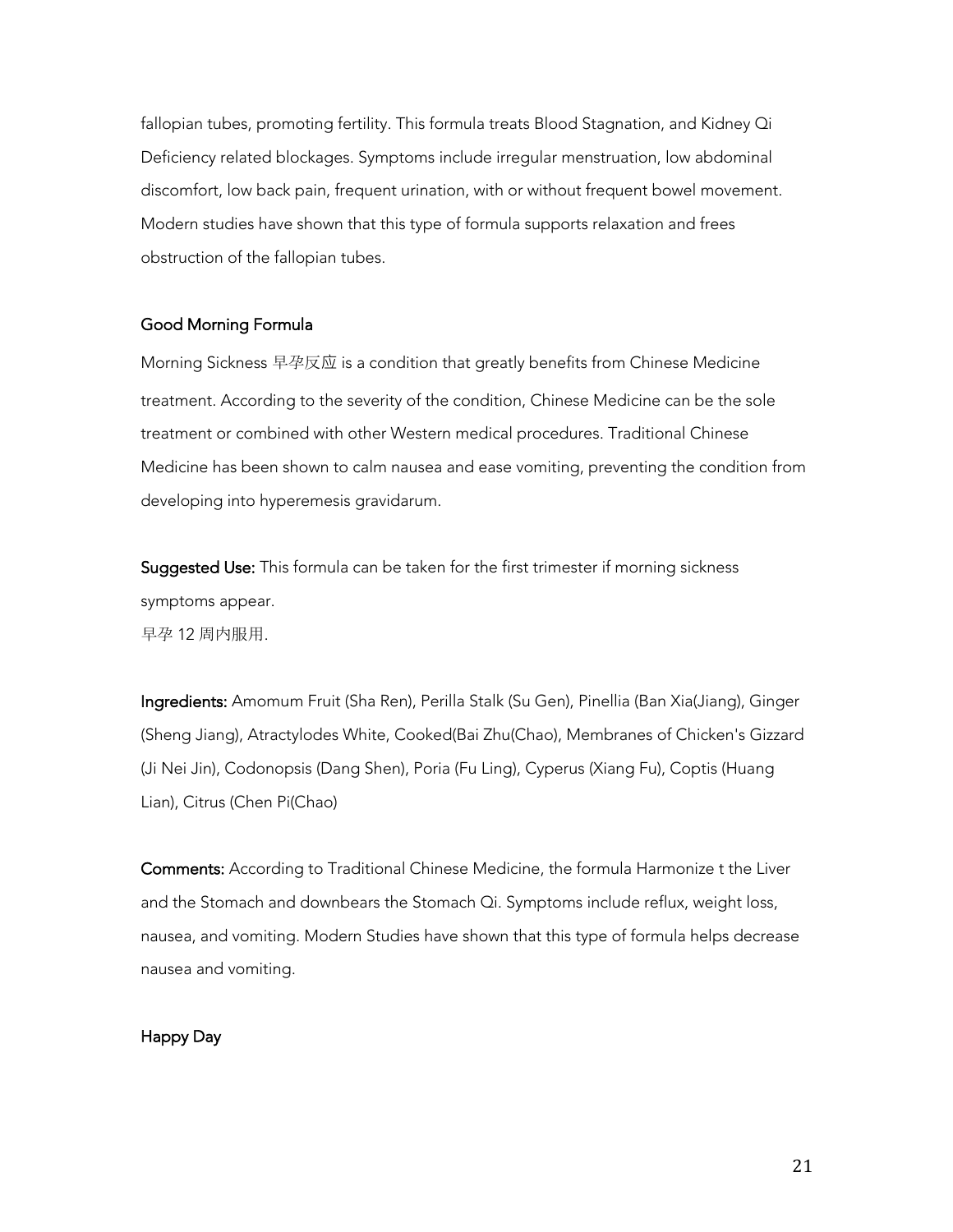Female Support 情志调理 helps relieve stress and promotes relaxation. According to the severity of stress and anxiety, Chinese Medicine can be the sole treatment or combined with other Western medical procedures. Traditional Chinese Medicine has been shown to calm the mind and ease stress and anxiety, improving bowel function, concentration, sleep, and fertility.

Suggested Use: Take this formula for 1-3 months and before conception, the beginning of IUI or IVF, and stopped on the day of embryo transfer. If menses is light to normal, this formula can be taken through menstruation. If menses is heavy, stop the formula one week before the onset. 试图怀孕或人工授孕前 1-3 个月开始服用或人工授孕治疗周期开始时服用, 待受精卵植入后停止服药.

Ingredients: Bupleurum (Chai Hu), Dang Gui (Dang Gui), Peony (Bai Shao), Poria (Fu Ling), Atractylodes (Bai Zhu), Ginger (processed (Pao Jiang), Mentha (Bo He), Licorice (Honey fried (Gan Cao (Mi).

Comments: According to Traditional Chinese Medicine, regulates Liver Qi supports the body in stabilizing the emotions and easing the spirit. This formula is designed to smooth Liver Qi and move Liver Qi Stagnation helping the body and mind relax. Symptoms include bitter taste, mood swings, abdominal pain, night blindness, irregular menstruation, and infertility. Modern Studies have shown that this type of formula supports the body in relaxing the mind and easing the spirit.

#### L –Vitality

Luteal Phase Defect 黄体功能不全 is a condition that will benefit very much from Chinese Medicine Treatment. Traditional Chinese Medicine has been shown to increase progesterone. Higher progesterone levels during the luteal phase promotes embryo implantation.

Suggested Use: Take this formula1 to 3 months before conception, IUI, or IVF cycle.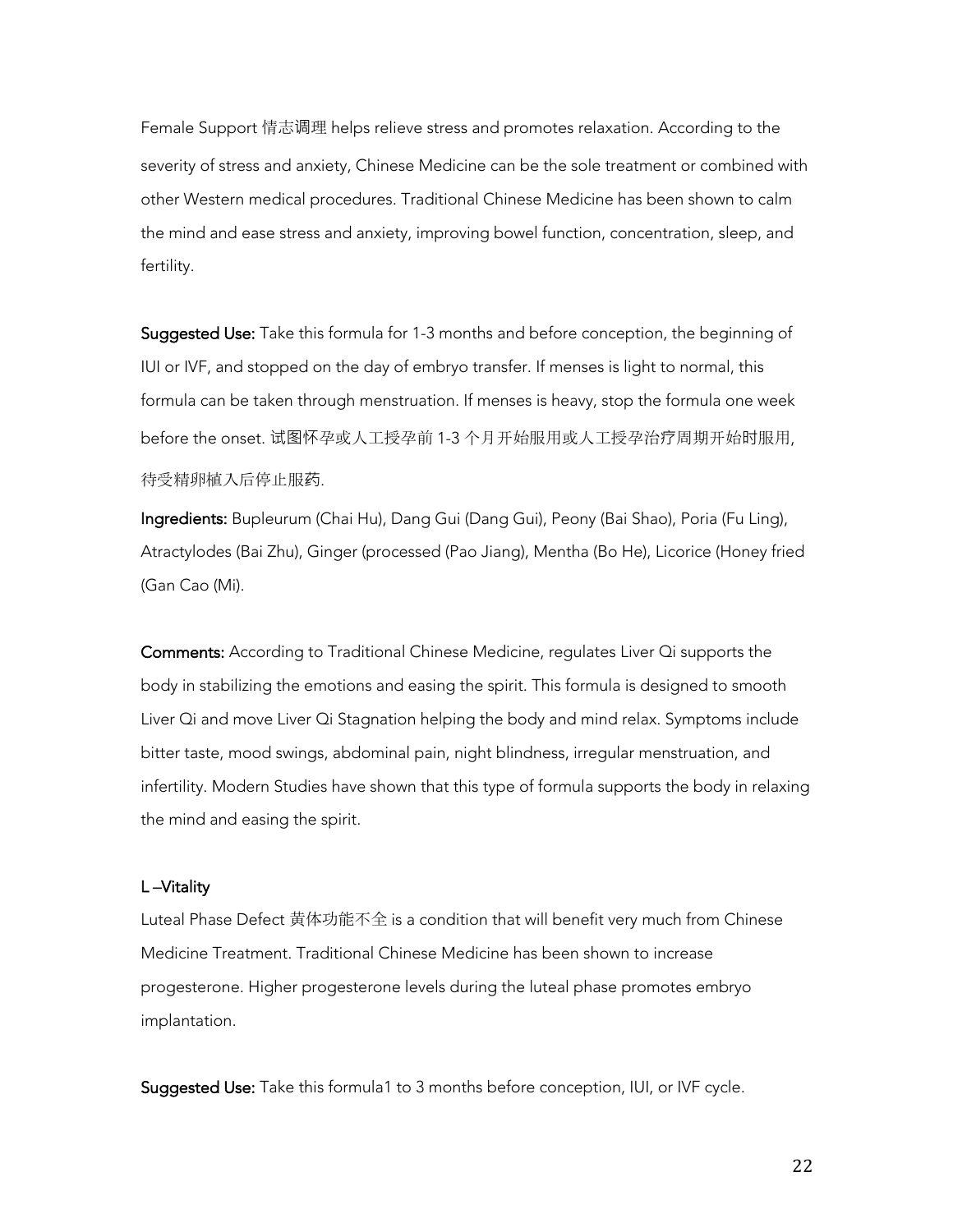This formula is safe to take through menses. Upon a positive pregnancy test, substitute it with an appropriate formula. 试图怀孕或人工授孕前 1-3 个月开始服用, 待受孕后改为保胎治 疗.

Ingredients: Atractylodes (Bai Zhu (Sheng), Eucommia (Du Zhong (Chao), Loranthus (Sang Ji Sheng), Dioscorea (Shan Yao (Huai), Cornus (Shan Zhu Yu), Cimicifuga (Sheng Ma), Rehmannia (Shu Di Huang), Cuscuta (Tu Si Zi), Dipsacus (Xu Duan (Chuan).

Comments: According to Traditional Chinese Medicine, the formula Tonifies Kidney Qi and boosts Qi support the body in regulates the luteal phase. This formula is designed to manage Kidney Qi Deficiency with symptoms of excessive clear urination, shortness of breath, low back pain, incontinence, and luteal phase irregularities. Modern studies have shown that this type of formula lengthens the luteal phase and promotes fertility. (Xia Yu Wei, Zhan Shi Chen et al. From Journal of TCM Information of China, 2004.11 26-28.)

## MAINTENANCE 1 (no spotting)

Female Support (pregnancy test positive) 保胎 is a phase in the first trimester that very much benefits from Chinese Medicine treatment. Chinese Medicine can be used as the sole treatment or combined with other medical procedures. Traditional Chinese Medicine has been shown to nourish the blood and calm the fetus allowing for better development of the umbilical cord, placenta, and the transport of oxygen and nutrients.

Suggested Use: Take this formula from the onset of pregnancy to the end of the first trimester. 自早孕起服药至 12 周止.

Ingredients: Morinda (Ba Ji Tian), Atractylodes (Bai Zhu), Jujube (Da Zao), Dang Gui (Dang Gui), Codonopsis (Dang Shen), Eucommia (Du Zhong(Chao), Gelatin (E Jiao), Lycium Fruit (Gou Qi Zi), Loranthus (Sang Ji Sheng), Amomum Fruit (Sha Ren), Dioscorea (Shan Yao (Huai), Rehmannia (Shu Di Huang), Cuscuta (Tu Si Zi), Dipsacus (Xu Duan(Chuan).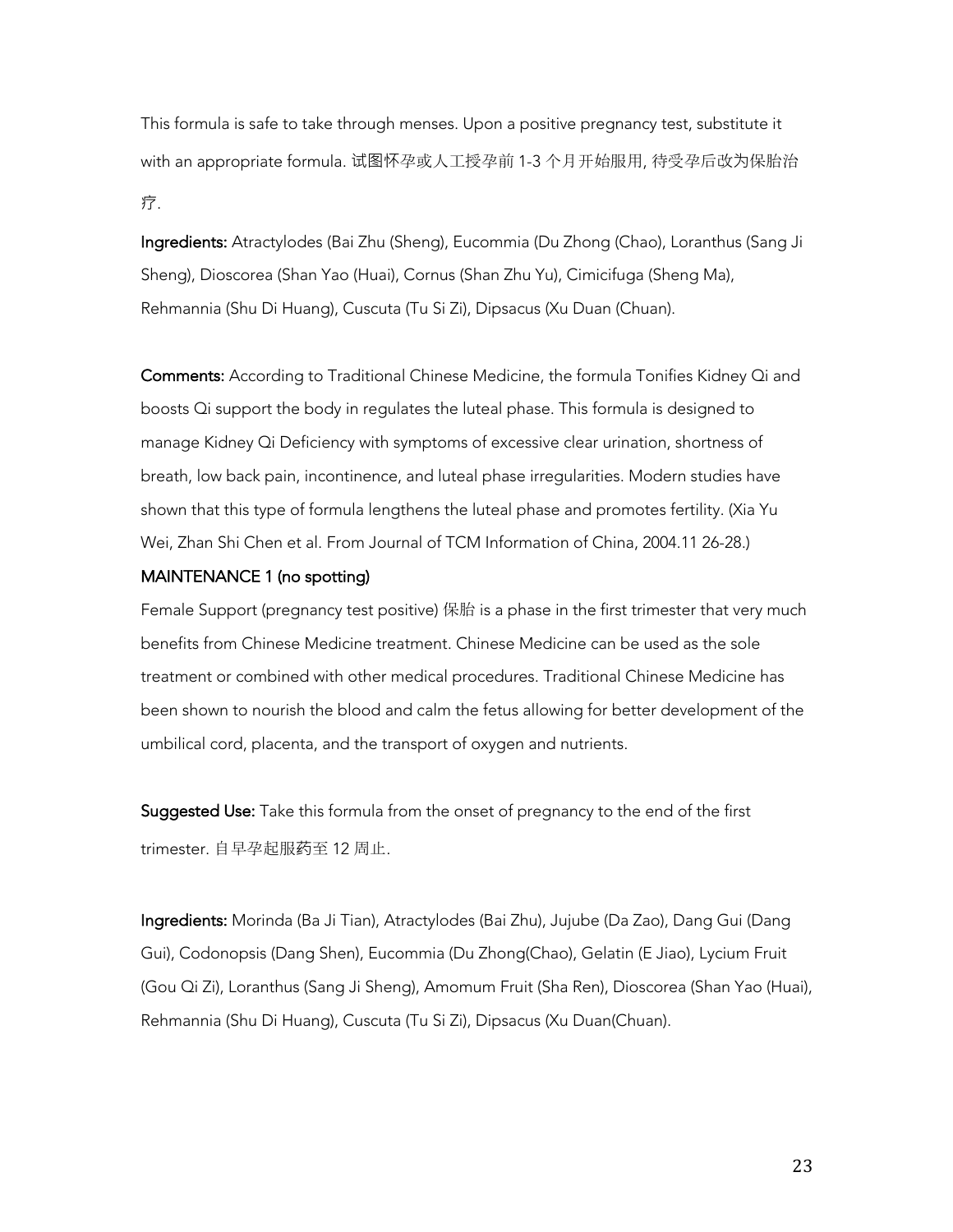Comments: According to Traditional Chinese Medicine, the formula supplements the Kidneys and nourishes blood to supports the body in maintaining pregnancy through the first trimester. This formula is designed to manage Kidney Qi and nourish blood with weight loss symptoms, fatigue, low back pain, nausea, and lower abdominal cramping. Modern studies have shown that this type of formula supports pregnancy in the first trimester.

#### MAINTENANCE 2 (spotting)

Female Support (pregnancy test positive) 保胎 is a phase in the first trimester that benefits from Chinese Medicine treatment. Chinese Medicine can be used as the sole treatment or combined with other medical procedures. Traditional Chinese Medicine has been shown to nourish the blood, harmonize the uterus, calm the fetus, and stop spotting to allow for better development of the umbilical cord, placenta, and transport of oxygen and nutrients.

Suggested Use: This formula can be used from the onset of pregnancy to the end of the first trimester. 自早孕起服药至 12 周止.

Ingredients: Peony (Bai Shao(Sheng), Ailanthus (Chun Gen Pi), Dang Gui (Dang Gui), Codonopsis (Dang Shen), Sanguisorba (Di Yu Tan), Eucommia (Du Zhong(Chao), Gelatin (E Jiao), Licorice (Gan Cao), Eclipta (Han Lian Cao), Astragalus (Huang Qi(Mi), Loranthus (Sang Ji Sheng), Rehmannia (Sheng Di Huang), Cuscuta (Tu Si Zi), Agrimony (Xian He Cao).

Comments: According to Traditional Chinese Medicine, the formula supplements the Kidneys, nourishes the blood, and supports the body in maintaining pregnancy through the first trimester. This formula is tonifies Kidney Qi and nourishes blood with symptoms of weight loss, nausea, vomiting, low back pain, lower abdominal cramping, and spotting. Modern studies have shown that this type of formula supports pregnancy in the first trimester.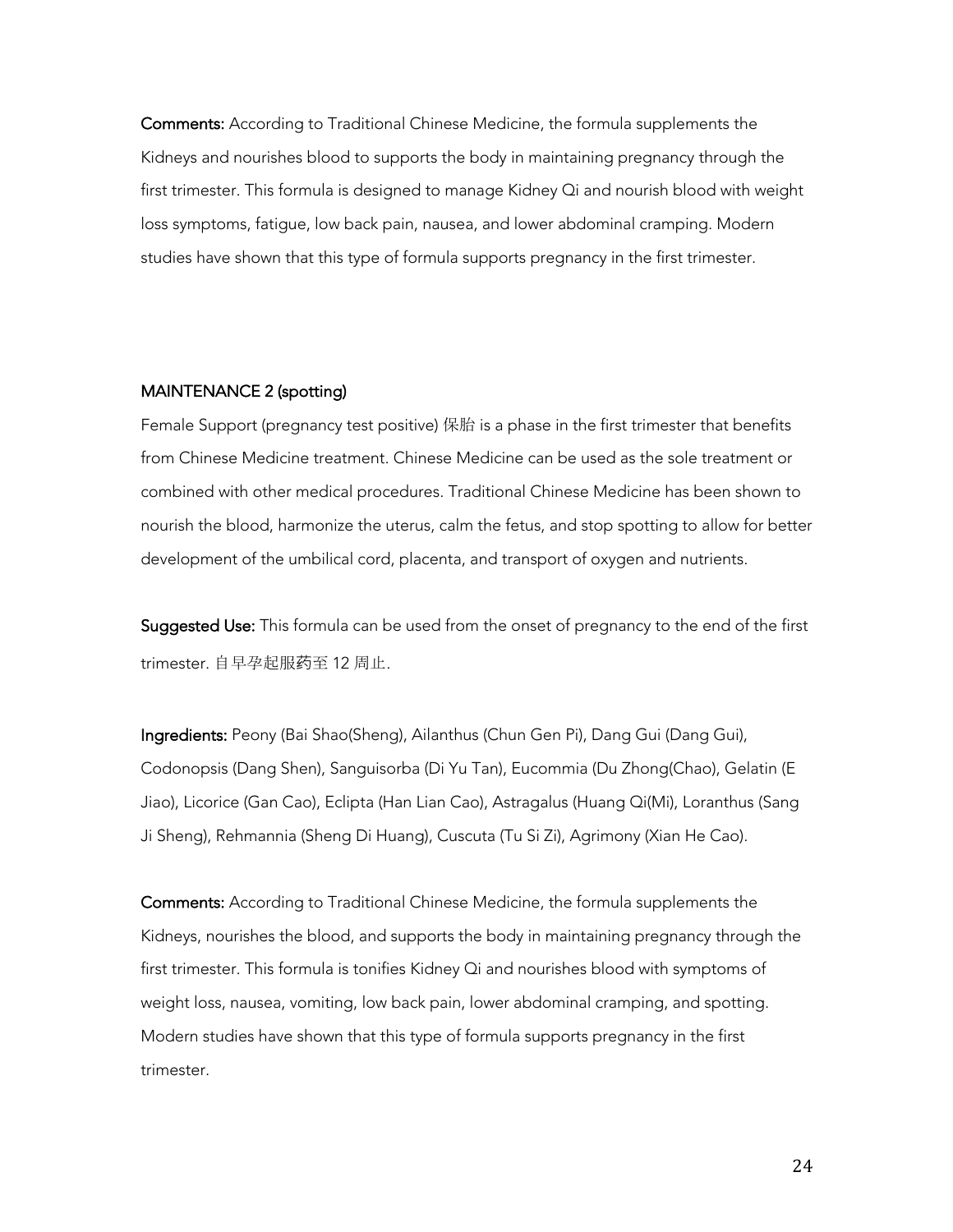#### MALE HARMONY 1

Male Immune Infertility 男性免疫性不孕 is a condition that will benefit very much from Chinese Medicine treatment. According to the severity of the condition, Chinese Medicine can be used as the sole treatment or combined with Western medical procedures. Traditional Chinese Medicine has been shown to regulate the immune function, decreasing anti-sperm antibodies such as the IgG, IgA, or IgM isotype.

Suggested Use: Take this formula1-2 months before conception. While taking this formula, it is best to avoid all stimulants such as alcohol and tobacco. 试图怀孕前 1-2 个月开始服药. 至 孕期 12 周止. 服药期间忌烟酒等.

Ingredients: Peony (Bai Shao(Sheng), Trionyx (Bie Jia(Zhi), Peony Red (Chi Shao), Leonurus (Chong Wei Zi), Dang Gui (Dang Gui), Licorice (Gan Cao), Lycium Fruit (Gou Qi Zi), Chinemys P (Gui Ban(Zhi), Tribulus (Ji Li(Bai), Moutan (Mu Dan Pi), Ligustrum (Nu Zhen Zi(Jiu), Dioscorea (Shan Yao(Huai), Cornus (Shan Zhu Yu), Rehmannia (Sheng Di Huang), Rehmannia (Shu Di Huang), Cuscuta (Tu Si Zi).

Comments: According to Traditional Chinese Medicine Tonifies Kidney Yin and regulates the immune system, it helps the body produce healthy sperm cells free of foreign antigens. This formula treats Kidney Yin deficiency with symptoms of anxiety, heat sensations in the palms and chest, fatigue, thirst, constipation, and genetic male factor infertility. Modern studies have shown that this type of formula supports the regulation of the immune function.

### MALE HARMONY 2

Male Immune Infertility 男性免疫性不孕 is a condition that will benefit very much from Traditional Chinese Medicine. According to the severity of the condition, Chinese Medicine can be used as the sole treatment or used with Western medical procedures. Traditional Chinese Medicine has been shown to regulate the immune function decreasing anti-sperm antibodies such as the IgG, IgA, or IgM isotype.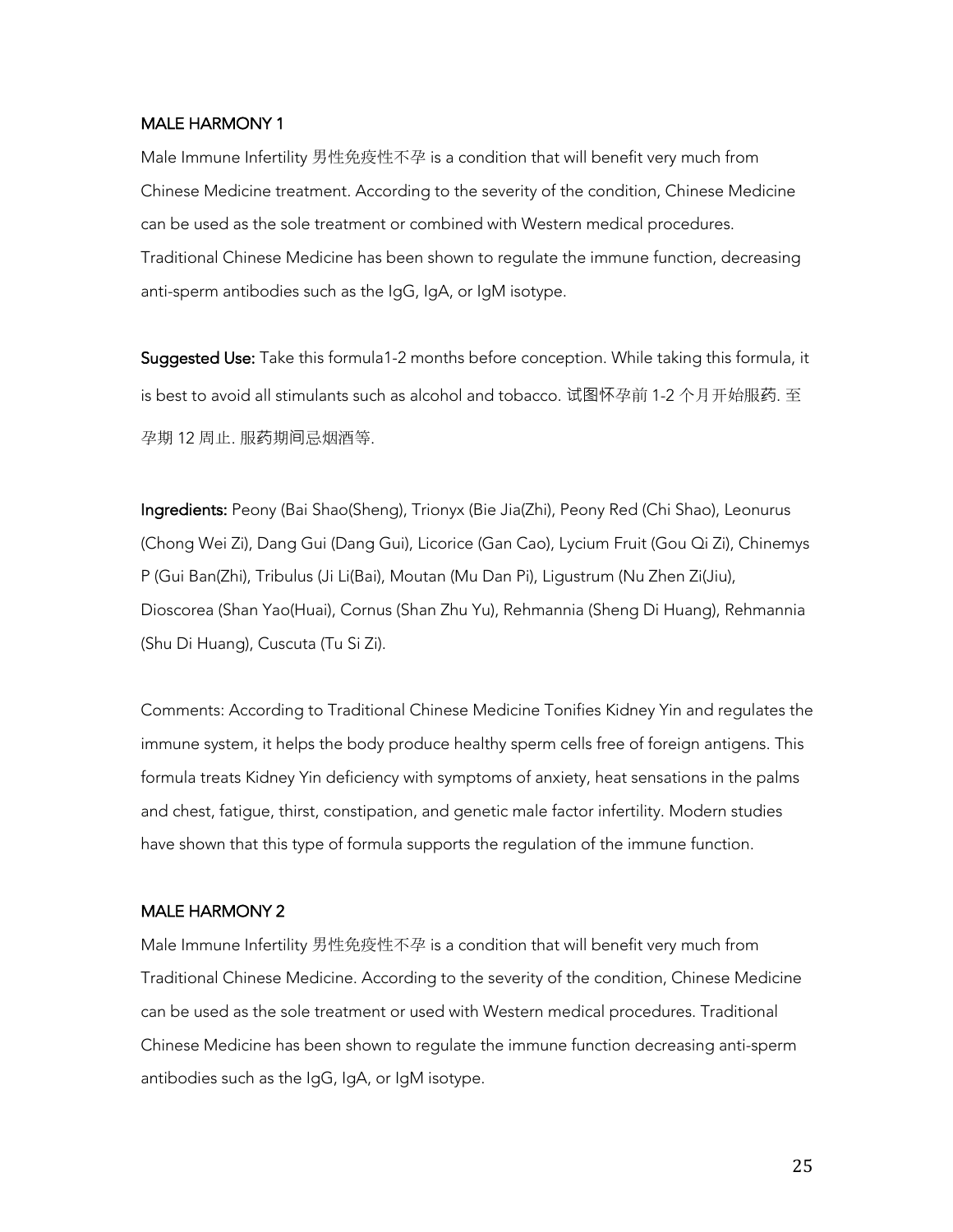Suggested Use: Take this formula1-2 months before conception. While taking this formula, it is best to avoid all stimulants such as tobacco and alcohol. 试图怀孕前 1-2 个月开始服药. 至 孕期 12 周止. 服药期间忌烟酒等.

Ingredients: Peony (Bai Shao(Sheng), Atractylodes (Bai Zhu(Sheng), Bupleurum (Chai Hu), Citrus (Chen Pi(Chao), Dang Gui (Dang Gui), Poria (Fu Ling), Licorice (Gan Cao), Lycium Fruit (Gou Qi Zi), Citrus (Qing Pi(Chao), Cuscuta (Tu Si Zi), Cyperus (Xiang Fu(Zhi), Curcuma (Yu Jin(Guang)

Comments: the formula harmonizes the Liver Qi, regulates blood, and adjusts immune function to assist the body in the production of healthy sperm cell-free of foreign antigens. This formula is designed to manage Liver Qi stagnation with symptoms of depression, irritability, abdominal pain, poor appetite, and bitter taste. Modern Studies have shown that this type of formula supports the regulation of the immune system.

## MALE VITAL CARE

Low Sperm Count 少精子症 is a condition that will benefit very much from Chinese Medicine treatment. According to the severity of the condition, Chinese Medicine can be used as the sole treatment or in concert with other medical procedures. Chinese Herbal Medicine has been shown to aid in spermatozoa production and ejaculate, supporting the morphology, motility, and volume. This formula treats both Oligoozoospermia and Asthenozozoospermia.

Suggested Use: Take this formula two months before conception. While taking this formula, alcohol, tobacco, caffeine, and other stimulants should be avoided. 试图怀孕前 2 个月开始服 药待至女方孕期 12 周止. 服药期间忌烟酒, 咖啡等.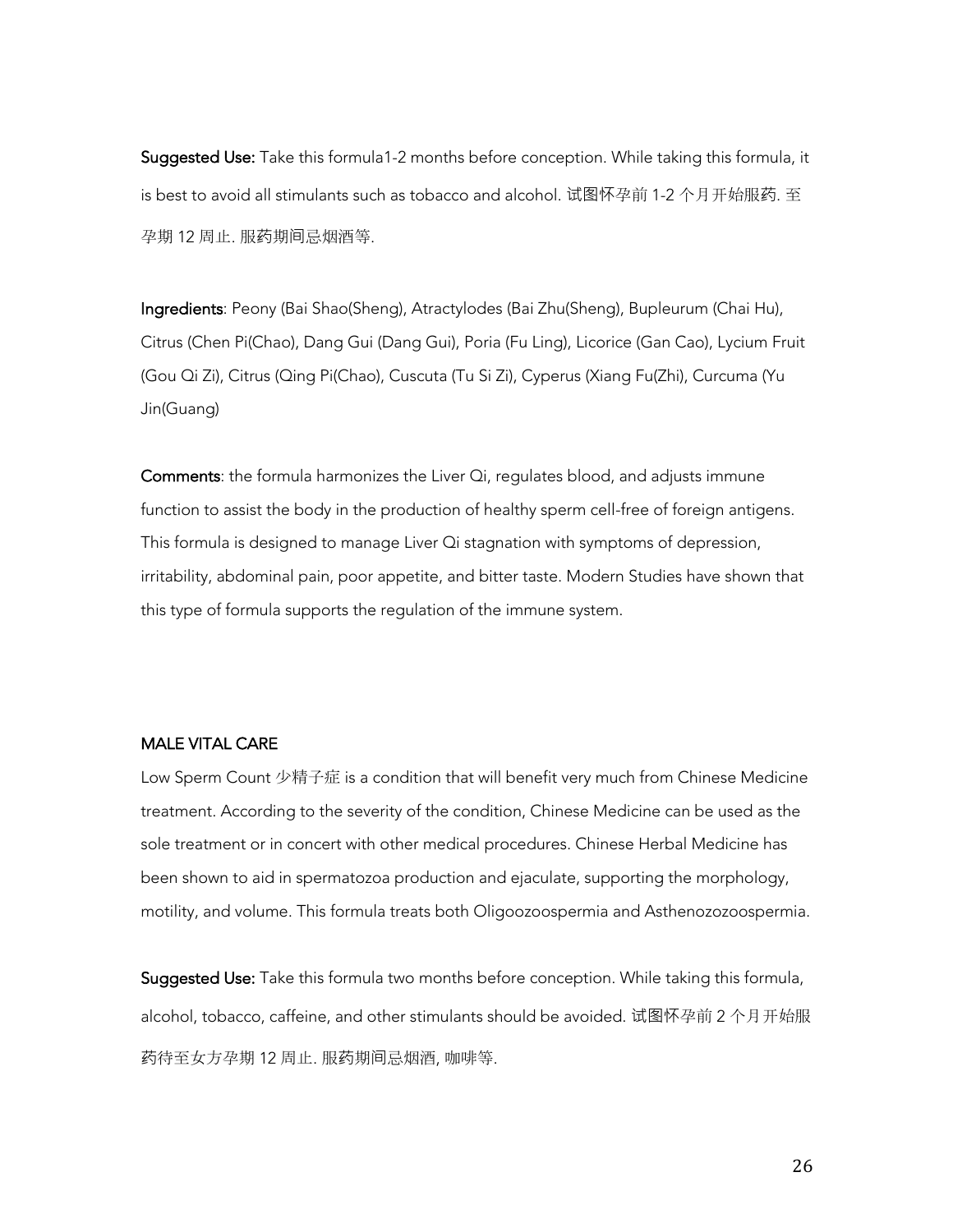Ingredients: Dang Gui (Dang Gui), Lycium Fruit (Gou Qi Zi), Rice (Gu Ya (Chao), Flowery Knotweed (He Shou Wu (Zhi), Astragalus (Huang Qi (Sheng), Cornus (Shan Zhu Yu), Rehmannia (Shu Di Huang), Cuscuta (Tu Si Zi), Epimedium (Ying Yang Huo) Comments: According to Traditional Chinese Medicine, nourishes the Kidney, replenishes Essence, and strengthening blood assists the body in building fluids and supporting reproductive energy. This formula is designed to manage Kidney and Jing Deficiency related complications with symptoms of low back pain, tinnitus, low sperm count, lack of reproductive fluid, insomnia, and fatigue. Modern Studies have shown that this type of formula supports the body's abilities to produce sperm cells.

#### RE-BALANCE

Ovarian Hyperstimulation Syndrome 卵巢过度刺激综合症 is a condition that will benefit very much from Chinese Medicine treatment. Based on the severity of the condition, Chinese Medicine can be used as the sole treatment or combined with a western medical approach. Traditional Chinese Medicine has been shown to decrease abdominal bloating and pain associated with ovarian hyperstimulation. Ovarian Hyperstimulation can be a life-threatening condition and needs to be monitored by a physician.

Suggested Use: Take this formula at the first onset of symptoms and stopped two days before embryo transfer. If not having a transfer, this formula can be taken until symptoms are alleviated. If there is a history of Polycystic Ovarian Syndrome, we recommend using the formula FEMININE CARE 2 before the IVF cycle. While taking this formula, it is best to avoid spicy or fried foods. warm and easily digestible foods are recommended. 症状出现后立即服 药, 受精卵植入术后停药. 若不立刻进行受精卵植入术, 继续服药至症状消失. 若患者素患有多囊 卵巢综合症, 在 IVF 治疗前应服用 FEMININE CARE 2 进行先期治疗.服药期间进食易消化食物, 忌辣及油腻.

Ingredients: Citrus (Chen Pi(Chao), Salvia (Dan Shen) Dang Gui (Dang Gui), Lycium Bark (Di Gu Pi), Poria (Fu Ling), Chinemys Plastrum (Gui Ban(Zhi), Phellodendron (Huang Bo),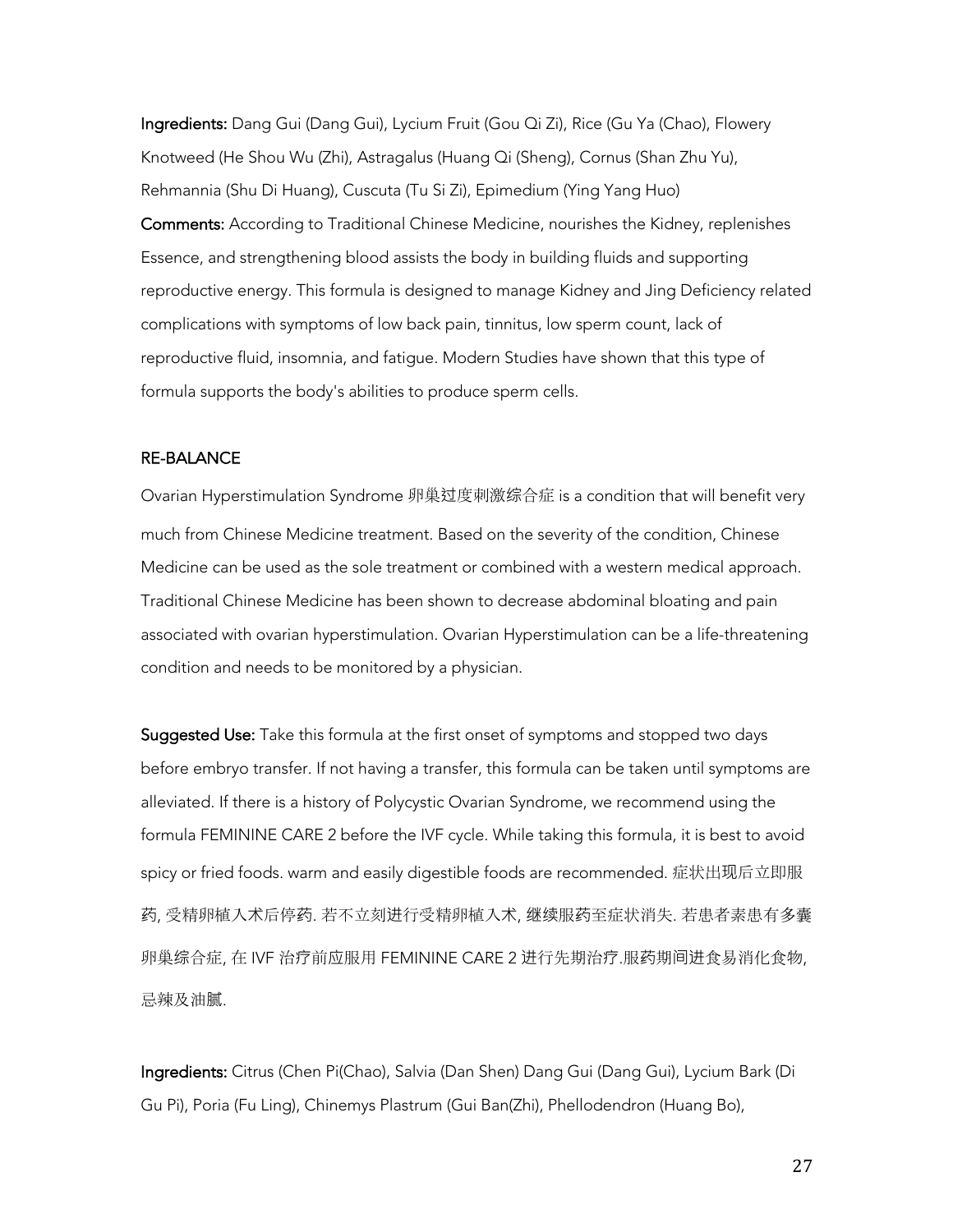Scutellaria (Huang Qin (Jiu), Eclipta (Han Lian Cao), Moutan (Mu Dan Pi), Ligustrum (Nu Zhen Zi(Jiu), Rehmannia (Sheng Di Huang), Dioscorea (Shan Yao(Huai), Cornus (Shan Zhu Yu), Alisma (Ze Xie), Anemarrhena (Zhi Mu)

Comments: According to Traditional Chinese Medicine, the actions of the formula are to clear internal heat, nourish Yin, subdue yang, regulate Qi and Blood and balance the Chong Mai. Symptoms include abdominal bloating and tenderness, weight gain, nausea, and, in severe cases, dark urine, thirst, and dry skin. Modern Studies have shown that this type of formula helps the body relieve symptoms related to ovarian hyperstimulation.

#### VITAL STRENGTH

Habitual miscarriage 习惯性流产 is a condition that responds favorably to Chinese Herbal treatment. It can be used as the sole treatment for stabilizing pregnancies and preventing miscarriages. Taken before conception, Traditional Chinese Medicine has been shown to relax the uterus and calm the fetus, helping to prevent spontaneous miscarriage and related symptoms.

Suggested Use: Take this formula Dr. Wang recommends taking the formula 3-6 months before conception and throughout the first trimester of pregnancy. Upon entering the second trimester, reevaluate, and this formula may or may not be substituted with a more appropriate formula. 试图怀孕前 3-6 个月开始服药至孕期 12 周,12 周后是否继续服药可根据 病情酌定.

Ingredients: Cuscuta (Tu Si Zi), Rehmannia(cooked) (Shu Di Huang), Codonopsis (Dang Shen), Dioscorea (Shan Yao), Atractylodes (white, cooked) (Bai Zhu (Chao), Dipsacus (Xu Duan), Loranthus (Sang Ji Sheng), Eucommia (Du Zhong), Peony (Bai Shao), Lycium Fruit (Gou Qi Zi).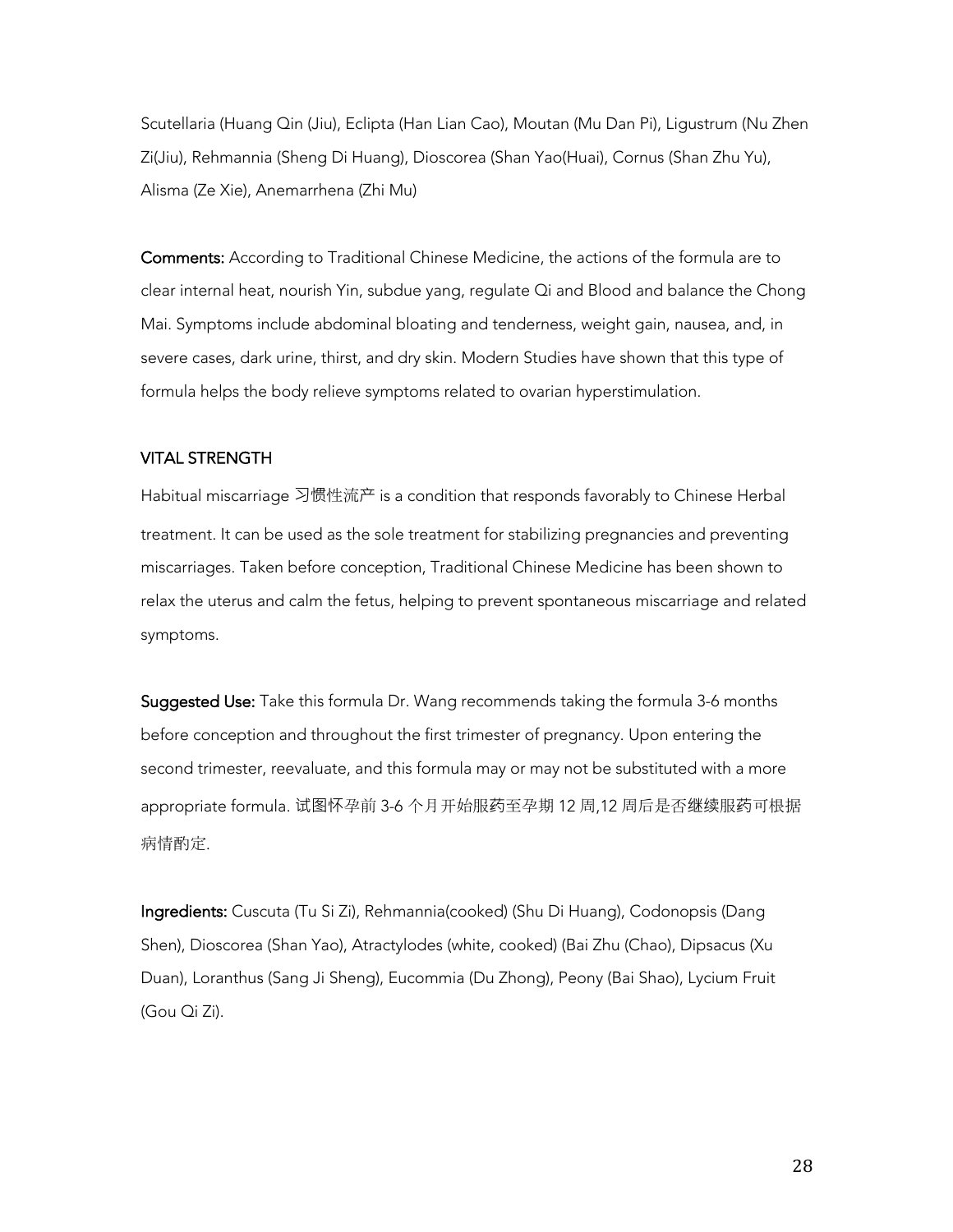Comments: According to Traditional Chinese Medicine, the formula tonifies and replenishes Qi supports the body in Harmonizes and stabilizing the uterus. This formula is designed to tonify the Kidney and Qi with low back pain symptoms, fatigue, frequent urination, dizziness, loss of appetite, bowel irregularity, and recurring miscarriage. Modern studies have shown that this type of formula supports pregnancies.

#### YANG SUPPORT FORMULA (Male)

Male Support (yang)助阳 helps maintain healthy reproductive energy while supporting the adrenal and reproductive functions. Traditional Chinese Medicine has been shown to improve impotence, premature ejaculation, and male infertility. Yang energy in the body is responsible for warming the body and strengthening Qi. If Kidney Yang energy is weak, the Essence (sexual energy) is not nourished or warmed, resulting in male infertility symptoms.

Suggested Use: Take this formula1-3 months before trying to conceive. If, after three months, conception has not occurred, Dr. Wang recommends reevaluating the case and selecting a new formula. 试图怀孕前 1-3 个月开始服药. 若服药三个月后效果不佳,应考虑辨证 更方治疗.

Ingredients: Rehmannia (Sheng Di Huang), Dioscorea (Shan Yao), Cornus (Shan Zhu Yu), Alisma (Ze Xie), Poria (Fu Ling), Moutan (Mu Dan Pi), Cinnamon Twig (Gui Zhi), Lycium Fruit (Gou Qi Zi), Rubus (Fu Pen Zi), Cuscuta (Tu Si Zi), Plantain Seed (Che Qian Zi), Schisandra (Wu Wei Zi)

Comments: According to Traditional Chinese Medicine, Replenishes Kidney essence, Kidney Yin, Kidney Yang, and reinforcing the life force supports the body in sexual intercourse and conceiving a child. This formula is designed to strengthen the Essence and Jing and warm the yang, with symptoms such as soreness in the back, weak knees and legs, aversion to